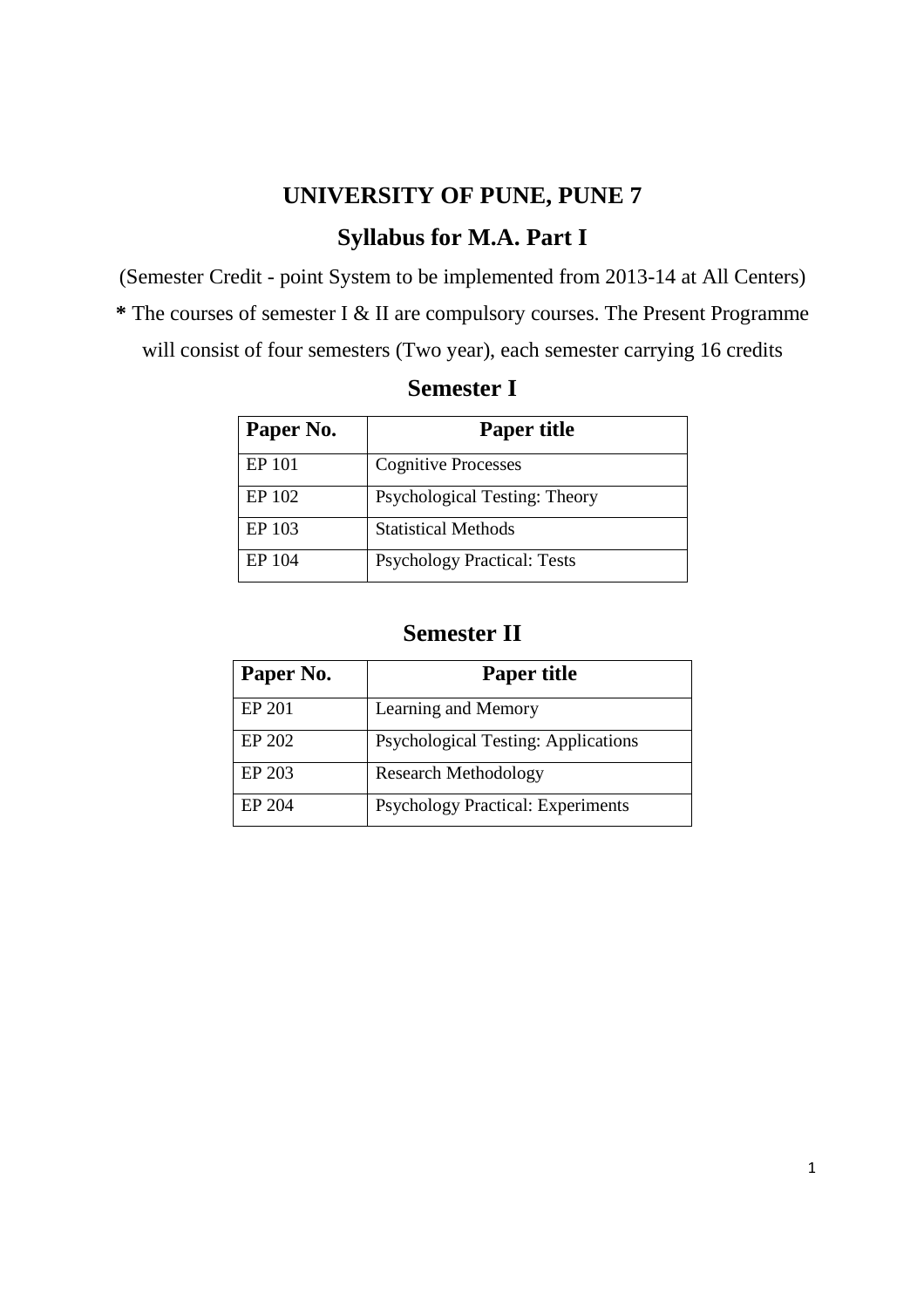## **SEMESTER I**

## **EP 101: COGNITIVE PROCESSES**

## **OBJECTIVES:**

- 1. To acquaint the students with the processes involved in sensation and perception
- 2. To develop insight into one's own and others' behaviour and underlying mental processes,
- 3. To enrich students' understanding of major concepts, theoretical perspectives, and empirical findings in cognitive psychology

## **Psy.01. NATURE AND IMPORTANCE OF COGNITIVE PSYCHOLOGY [10]**

- 1. Cognitive Psychology: Definition and domains
- 2. History and methods of cognitive psychology
- 3. Theories of cognitive development Piaget, Vygotsky
- 4. Current paradigms of cognitive psychology Information processing approach, ecological approach
- 5. Application: Cognitive style and cognitive map

## **Psy.2. SENSATION, ATTENTION AND PERCEPTION [10]**

- 1. Sensation Introduction to psychophysics: Basic concepts and methods.
- 2. Attention: (a) Functions of attention: Divided attention, selective attention (b) Theories of attention process (c) Signal Detection Theory and vigilance.
- 3. Perception-approaches: Gestalt, Bottom-Up (feature analysis, template matching, prototypes), Top-Down and Pandemonium
- 4. Perception: Cross-cultural studies
- 5. Application: Subliminal perception, perceptual defense, and extra-sensory perception.

## **Psy.3. LANGUAGE AND RELATED COGNITIVE PHENOMENA [10]**

- 1. Understanding spoken language: Speech perception, constituent structure, transformational grammar and factors affecting comprehension
- 2. Reading: Perceptual process; theories of word recognition, reading and comprehension
- 3. Speaking: Selecting the content of speech, speech errors, gestures, social context of speech
- 4. Writing: Comparing speaking and writing, cognitive tasks involved in writing
- 5. Application: Development in reading ability, Multilingualism.

## **Psy.4. PROBLEM SOLVING, CREATIVITY AND DECISION MAKING [10]**

- 1. Problem: Definition, problem solving cycle, types, obstacles and aids
- 2. Problem solving approaches Algorithm; heuristics: means-end analysis computer simulation, and analogy
- 3. Definition of creativity, measurement creativity
- 4. Reasoning and decision-making: Types of reasoning Syllogistic and Conditional; factors influencing decision-making.
- 5. Application: Artificial intelligence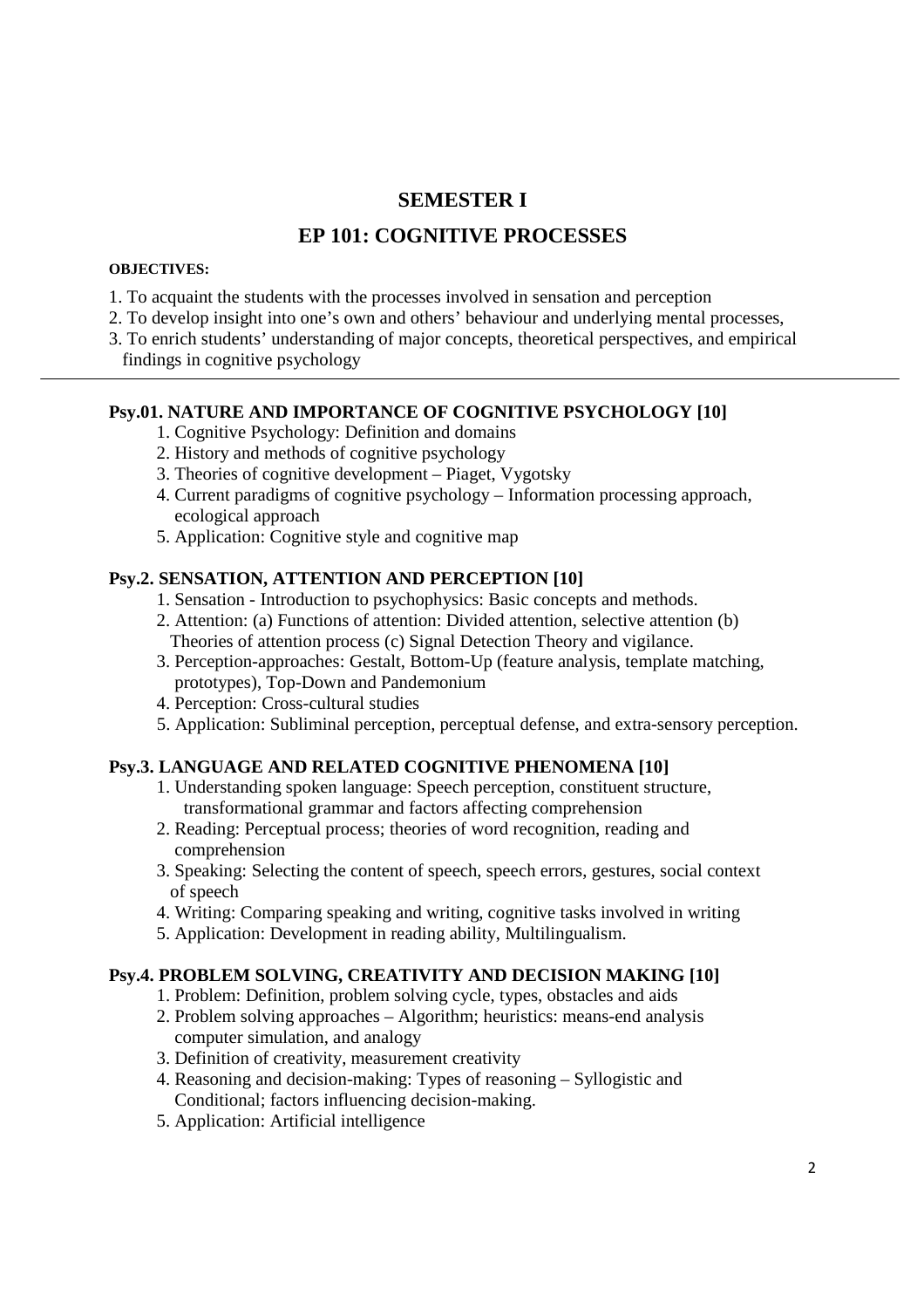#### **BOOKS FOR READING-**

- 1. Matlin, M. *(1994). Cognition.* Bangalore: Harcourt Brace Pub.
- 2. Galloti, K. M. (2004). *Cognitive psychology in and out of the laboratory*. USA:Thomson Wadsworth.
- 3. Sternberg, R.J. (2007). *Cognitive Psychology*. Australia: Thomson Wadsworth.
- 4. Kellogg, R.T.(2007). *Fundamentals of Cognitive Psychology*. N.D. Sage Publications.
- 5. Solso, R. L. (2004). *Cognitive Psychology (6th ed).* Delhi: Pearson Education.
- 6. Wade, C. and Tavris, C. (2007). *Psychology*. ND: Pearson Education.
- 7. Jahnke, J. C. & Nowaczyk, R. H. (1998). *Cognition.* Upper Saddle NJ: Prentice Hall.
- 8. Burne, L.E., Dominowski, R.L. & Loftus, E.E. (1979). *Cognitive processes.* NJ: Prentice-Hall.
- 9. Gavin, H. (1998). *The essence of cognitive psychology.* London: Prentice-Hall.
- 10. Corens, S., Ward, L.M., & Enns, J. (1994). *Sensation and perception.* NY: Harcourt Brace & Co.
- 11. Messer, D. & Miller, S. (1999). *Exploring developmental psychology.* London:Arnold.
- 12. Flavell, J.H. (1985). *Cognitive development (2nd ed)* NJ: Prentice Hall.
- 13. Reed, S.K. (1988). *Cognition: Theory and applications (3rd ed).* California: Brooks/Cole Pub. Co.
- 14. Best, J. B. (1999). *Cognitive Psychology*. USA: Wadsworth Publishing Co.
- 15. Guenther R. K. (1998). *Human Cognition*. New Jersey: Prentice-Hall.
- 16. Kaplan, S. & Kaplan, R. (1982). *Cognition and environment.* N.Y.: Praeger Publishers.
- 17. Reed S. K. (1998*). Cognition: Theory and application* (3rd ed). California: Brooks/Cole Pub. Company
- 18. Cohen G. (1983). *Psychology of cognition* (2nd ed). London: Academic Press
- 19. Desai, B. and Abhyankar, S. C. (2007). *Prayogik Manasashastra ani Sanshodhan Paddhati.*  Pune: Narendra Prakashan.
- 20. Borude, R.R. (2005). *Bodhanik manasashastra.* Chhaya Prakashan.

-----------------------------------------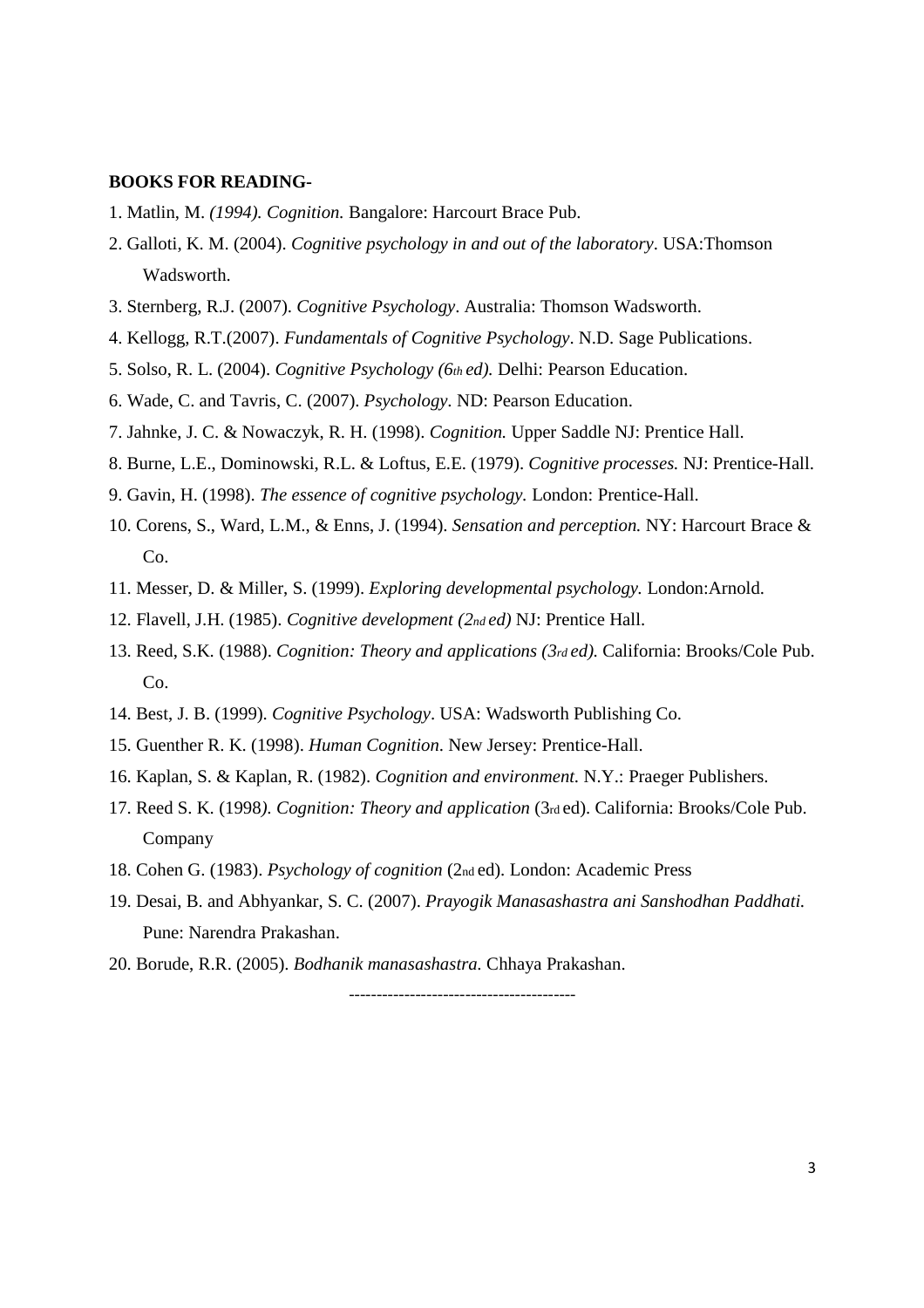## **SEMESTER I**

## **EP 102: PSYCHOLOGICAL TESTING: THEORY**

#### **OBJECTIVES:**

- 1. To acquaint them with the characteristics of standardized tests.
- 2. To familiarize the students with psychometric theory and principles of test construction.

## **Psy.1. NATURE AND SCOPE OF PSYCHOLOGICAL TESTING [10]**

- 1. Definition and characteristics of psychological tests
- 2. Classification and uses of psychological tests
- 3. General steps in test construction
- 4. Item analysis
- 5. [A] Issues in test administration: Ethics, bias, cultural fairness
	- [B] Factors influencing test performance- Examiner, situational variables and test takers perspective

## **Psy.2. NORMS AND THE MEANING OF TEST SCORES [10]**

- 1. Basic statistical concepts in psychological testing
- 2. Developmental norms
- 3. Within-group norms- Percentiles, standard scores, the Deviation IQ
- 4. Relativity of norms
- 5. Computers and the interpretation of test scores

## **Psy.3. RELIABILITY [10]**

- 1. Correlation coefficient: Meaning, statistical significance, reliability coefficient
- 2. Definition and types of reliability
- 3. Reliability of speeded tests
- 4. Dependence of reliability on the sample tested
- 5. Using reliability information

## **Psy.4. VALIDITY [10]**

- 1. Validity: Definition and evolving concepts
- 2. Content-description validation procedures
- 3. Criterion-prediction procedures
- 4. Construct-identification procedures
- 5. Test validity and decision theory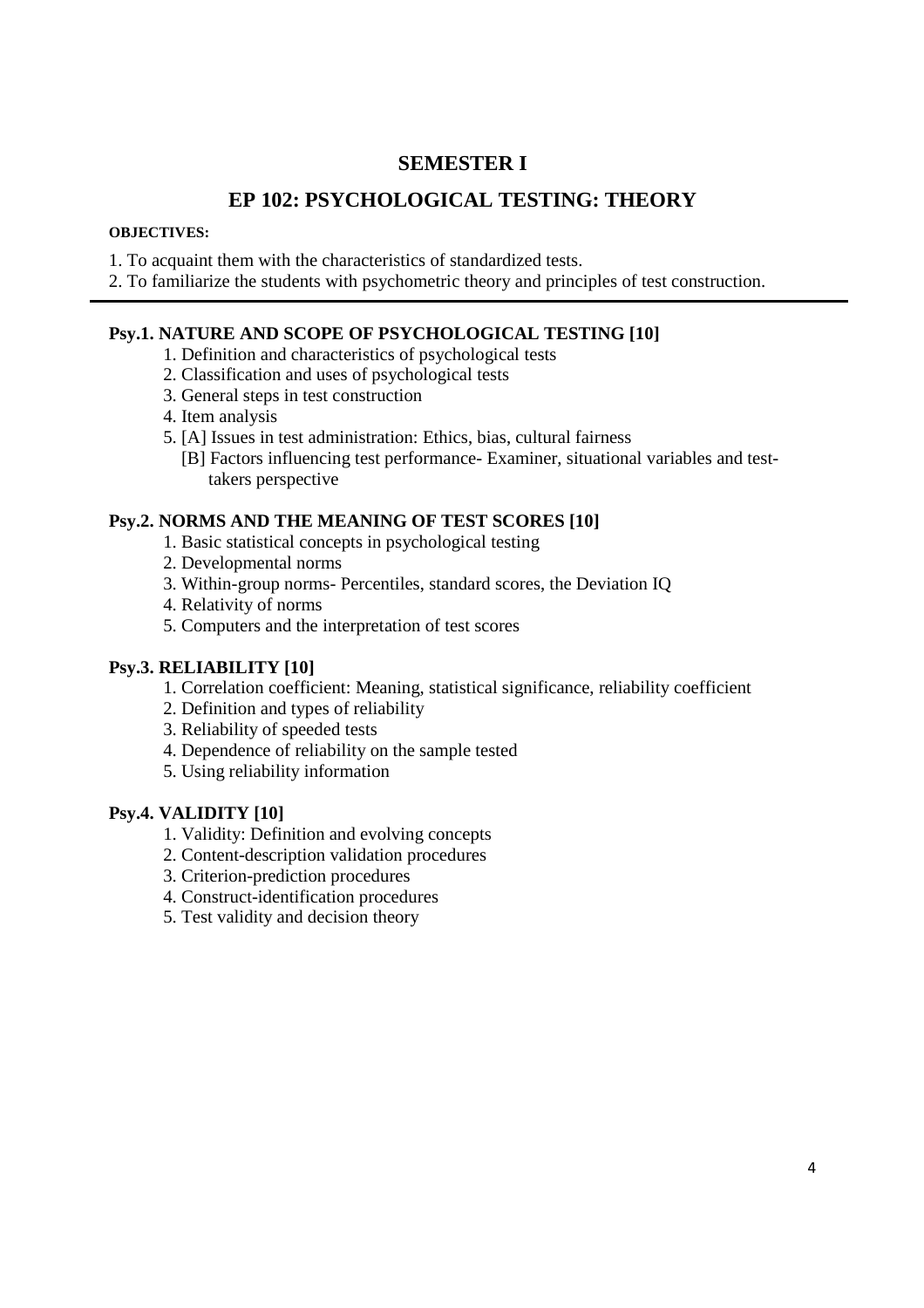#### **BOOKS FOR READING-**

- 1. Anastasi, A. & Urbina, S. (1997). *Psychological testing*. N.D.: Pearson Education.
- 2. Kaplan, R.M. & Saccuzzo, D.P. (2007). *Psychological Testing: Principles, Applications, and Issues.* Australia: Thomson Wadsworth.
- 3. Gregory, R.J. (2005). *Psychological testing: History, principles and applications*. New Delhi: Pearson Education.
- 4. Singh, A.K. (2006). *Tests, Measurements and Research Methods in Behavioural Sciences.*  Patna: Bharati Bhavan.
- 5. Anastasi, A. (1988). *Psychological testing.* NY: Macmillan.
- 6. Nunnally, J.C. (1981). *Psychometric theory.* NY: Tata McGraw-Hill
- 7. Ghiselli, E.E. and Campbell, J.P., Zedek, S. (1981). *Measurement theory for the behavioral sciences.* W.H. Freeman.
- 8. Freeman, F.S. 3rd ed. (1965). *Psychological testing.* New Delhi: Oxford & IBH Publishing Co. Pvt. Ltd.
- 9. Cronbach, L. J. 5th ed. (1990). *Essentials of psychological testing.* New York: Harper Collins Publishers:
- 10. Anastasi A. (1988). *Psychological Testing.* New York: McMillan
- 11. Murphy, K. R., Davidshofer, R. K. (1988): *Psychological testing: Principles and applications.* New Jersey: Prentice Hall Inc.
- 12. Aiken L.R. (1996) *Rating Scales and Checklists: Evaluating Behavior, Personality and Attitudes.*
- 13. Ghiselli, E. E., Campbell, J. P. & Zedek, S. (1981). *Measurement theory for the behavioural sciences.* W.H. Freeman.
- 14. Chadha, N. K. (1996). *Theory and practice of psychometry.* N. D.: New Age International Ltd.
- 15. Kline, P. (1983). *Personality measurement and theory.* Hutchinson.

**-------------------------------------------**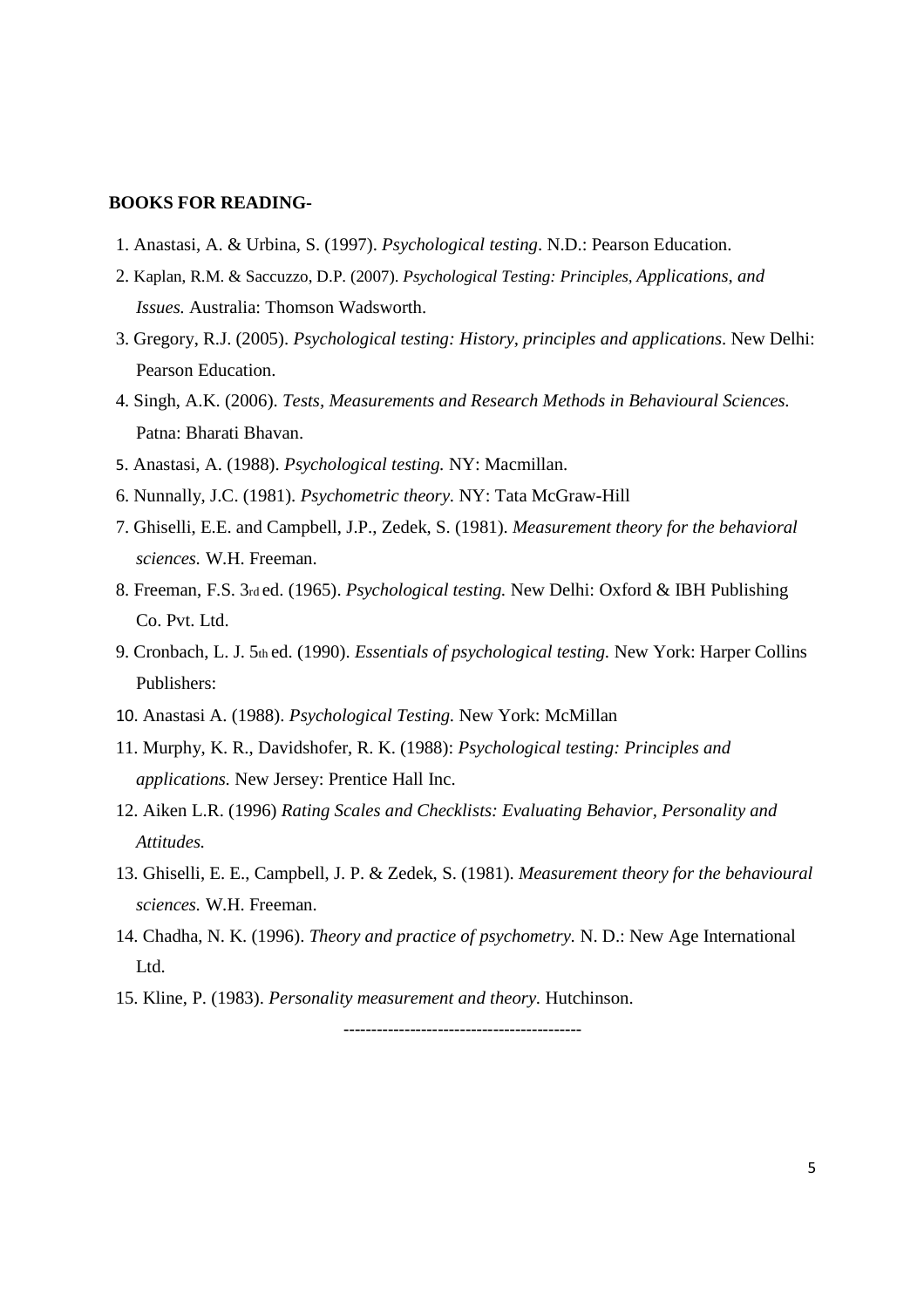## **SEMESTER I EP 103: STATISTICAL METHODS**

#### **OBJECTIVES: -**

- 1. To acquaint the students and make them understand the different statistical methods with their uses and interpretations,
- 2. To develop computational skills in students,
- 3. To enable them to analyze the data of practical and project work.

#### **Psy.1. OVERVIEW OF DESCRIPTIVE STATISTICS AND PROBABILITY [10]**

- 1. Overview of measures of Central tendency, variability, curves and graphs
- 2. Percentiles, percentile ranks and standard scores
- 3. Probability: Concept, definition, and approaches
- 4. Characteristics of normal distribution curve
- 5. Applications of normal distribution curve.

## **Psy.2. CORRELATION AND REGRESSION [10]**

- 1. Concept and meaning of correlation
- 2. Pearson's Product-Moment Correlation
- 3. Point Biserial Correlation and Phi-coefficient
- 4. Bi-serial and tetra choric correlation
- 5. Partial and Multiple Correlation
- 6. Simple Linear Regression: Concept and uses

## **Psy.3. INFERENTIAL STATISTICS [10]**

- 1. Inferences: Standard error of mean and other statistics
- 2. Significance of difference for means, variances and correlation coefficients.
- 3. Assumptions of Analysis of Variance, and One-way ANOVA- Independent, concept of repeated measures
- 4. Two-way ANOVA Independent, concept of repeated measures
- 5. Analysis of Covariance: Concept.

#### **Psy.4. NON-PARAMETRIC STATISTICS [10]**

- 1. Difference between Parametric and Non-parametric statistics
- 2. Chi Square tests
- 3. Non-parametric tests for correlated data- Rank Difference Correlation, Sign Test, Wilcoxon Signed Rank test
- 4. Non-parametric tests for uncorrelated data Mann-Whitney U-test and Kruskal- Wallis Test
- 5. Statistical software: An introduction SPSS, Excel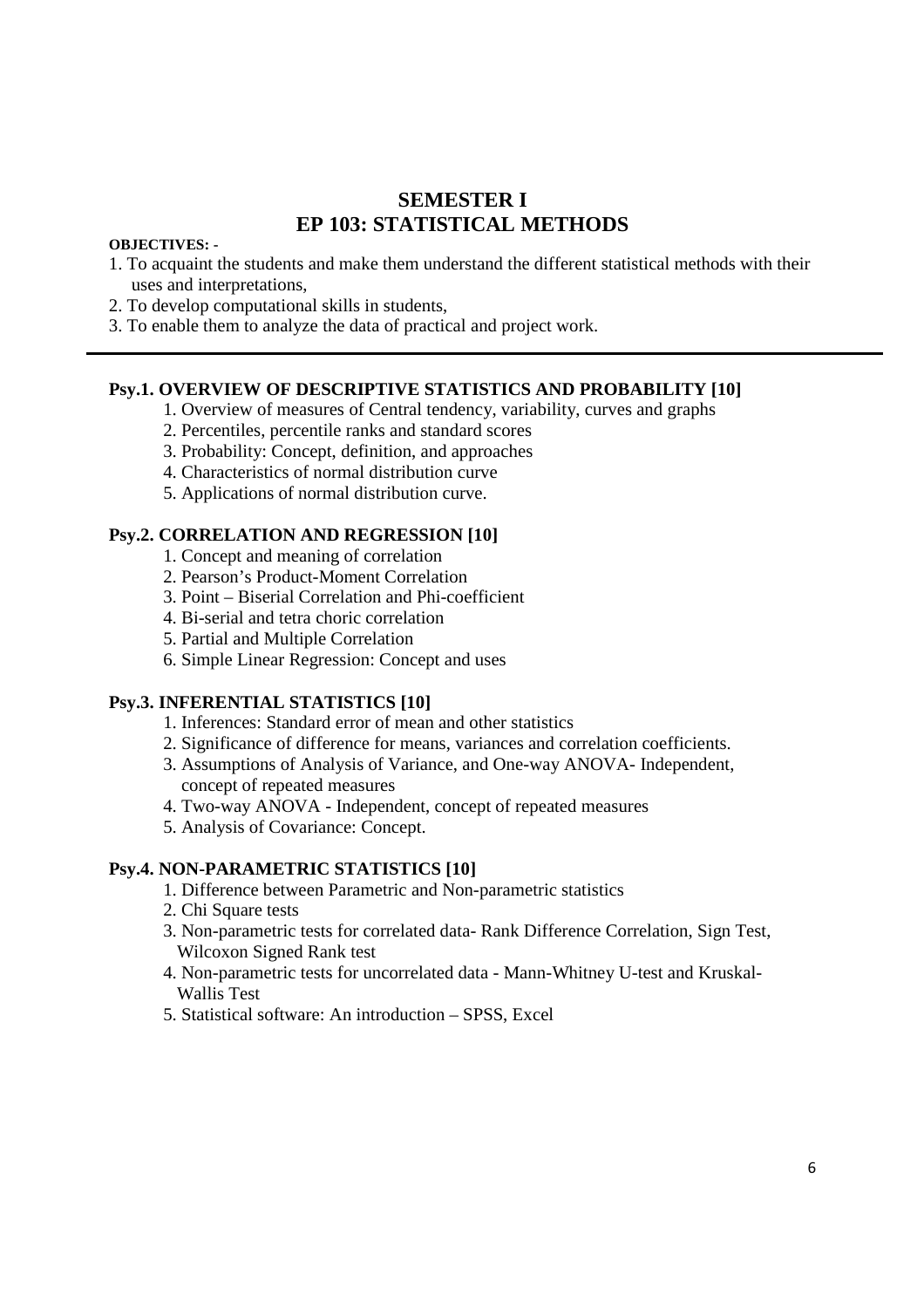#### **NOTE-**

- 1) Students can use non-scientific calculator during examination.
- 2) Calculation exercises in the question paper shall be restricted to the following:
- a. Percentile, Percentile Ranks and Standard Scores
- b. Application of Normal Probability Curve
- c. Product Moment Correlation exercises shall be set on only grouped data with formula
- d. Scatter-Diagram
- e. t-test exercises shall be set on only independent sample
- f. One-way and Two-way ANOVA
- g. Chi-square Tests, exercises shall be set on only 2x2, Equal probability

#### **BOOKS FOR READING-**

- 1. Minium E.W., King B. M., Bear G. (1995). *Statistical Reasoning in Psychology and Education*
- 2. Guilford J. P. and Fruchter B. (1985). *Fundamental Statistics in Psychology and Education*  (6th ed) McGraw - Hill
- 3. Howell D.C. (1997*). Statistical Methods for Psychology* (4th Ed)
- 4. Sarma K.V.S. (2001) *Statistic Made Simple : Do it Yourself on PC*
- 5. Welkowitz, J., Emen, R. B. and Cohen, J. (1982). *Introductory statistics for the behavioural sciences (3rd ed.).* N.Y.: Academic Press.
- 6. Fergusson, G. A. (1976). *Statistical analysis in psychology and education*. McGraw-Hill.
- 7. Glass, G. V. & Stanley, J. C. (1970). *Statistical methods in education and psychology.*  Prentice-Hall.
- 8. Kurtz, A.K. & Mayo, S.T. (1979). *Statistical methods in education and psychology.* Narosa.
- 9. Lomax, R. G. (1998). *Statistical concepts: A second course for education and behavioural sciences.* N.J.: Lawrence Erlbaum Asso. Inc.
- 10. Mangal, S. K. (2006). *Statistics in psychology and education.* N.D.: Prentice-Hall
- 11. Levin, J. & Fox, J. A. (2006). *Elementary statistics in social research.* Delhi: Pearson Education.
- 12. Black, T.R. (1999). *Doing quantitative research in the social sciences: An integrated approach to research design, measurement and statistics.* London: Sage Pub.

**-----------------------------** 

13. Foster, J.J. (2001). *Data analysis: Using SPSS for windows.* London: Sage Pub.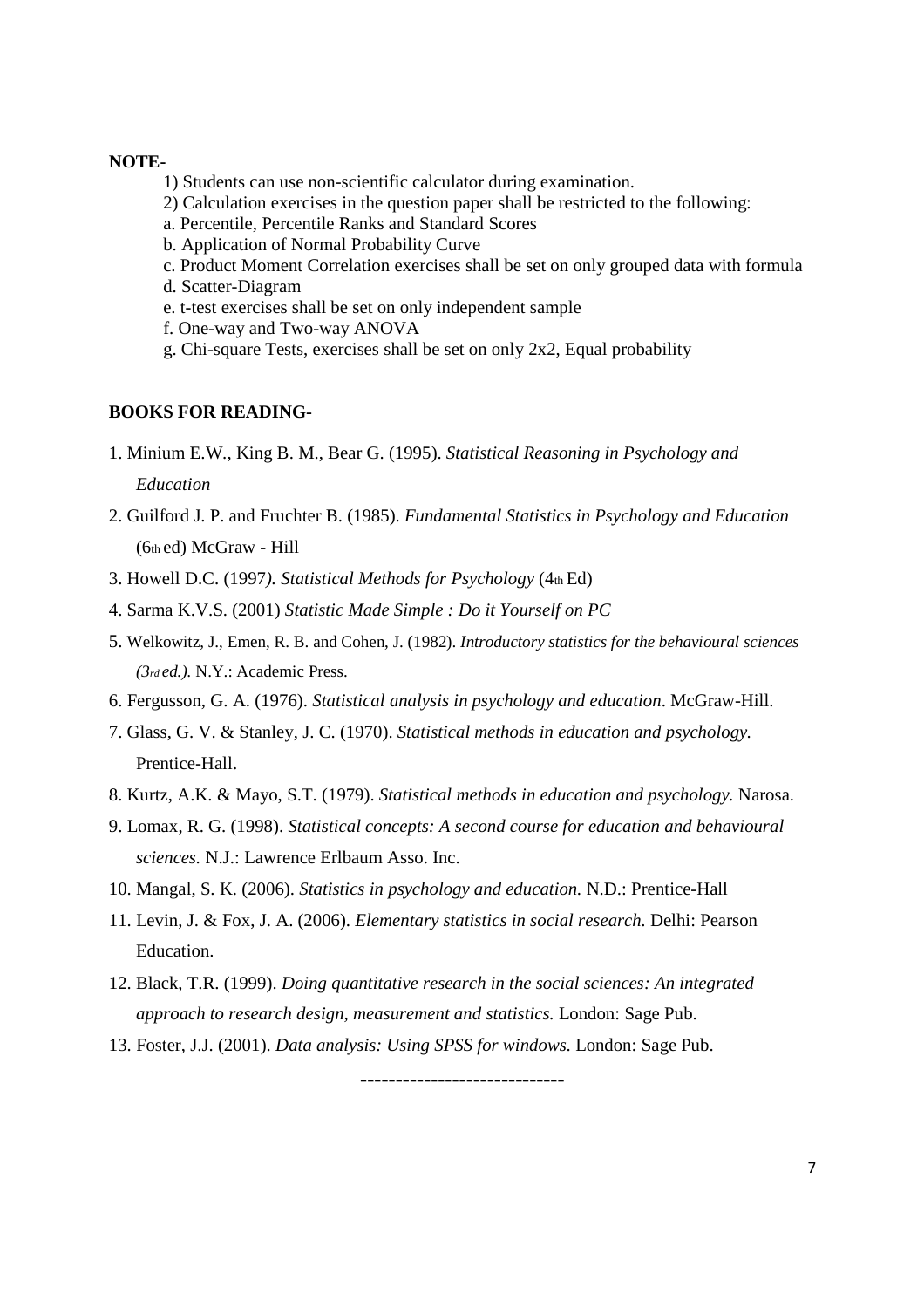## **SEMESTER I**

## **EP 104: PSYCHOLOGY PRACTICAL - TESTS**

#### **OBJECTIVES:**

To acquaint the students with:

- 1. The administration of psychological tests, interpretation of scores and report writing,
- 2. The evaluation procedures and evaluation of psychological tests,
- 3. Certain skills of psychological counselling on the basis of psychological test results.

**\*** *Note: Only standardized tests should be used.* 

## **Psy.1. GENERAL ABILITY TESTS (any two):**

- 1. Intelligence tests: Verbal Test
- 2. Intelligence tests: Performance Test
- 3. Creativity
- 4. Thinking
- 5. Judgment and Reasoning

## **Psy.2. SPECIAL ABILITY TESTS (any two):**

- 1. Multiple Aptitude Test (any one)
- 2. Special Aptitude Test (any one)

## **Psy.3. PERSONALITY TESTS (any three):**

- 1. Self-report inventory
- 2. Projective test: Verbal
- 3. Projective test: Pictorial
- 4. Interest inventory
- 5. Adjustment inventory
- 6. Attitude / Values

## **Psy.4. OTHER TESTS (any three):**

- 1. Stress / Frustration
- 2. Environmental Assessment
- 3. Development Assessment
- 4. Achievement Test
- 5. Cognitive Style
- 6. Self Concept
- 7. Neuropsychological Assessment
- 8. Social Skill / Behavioural Skill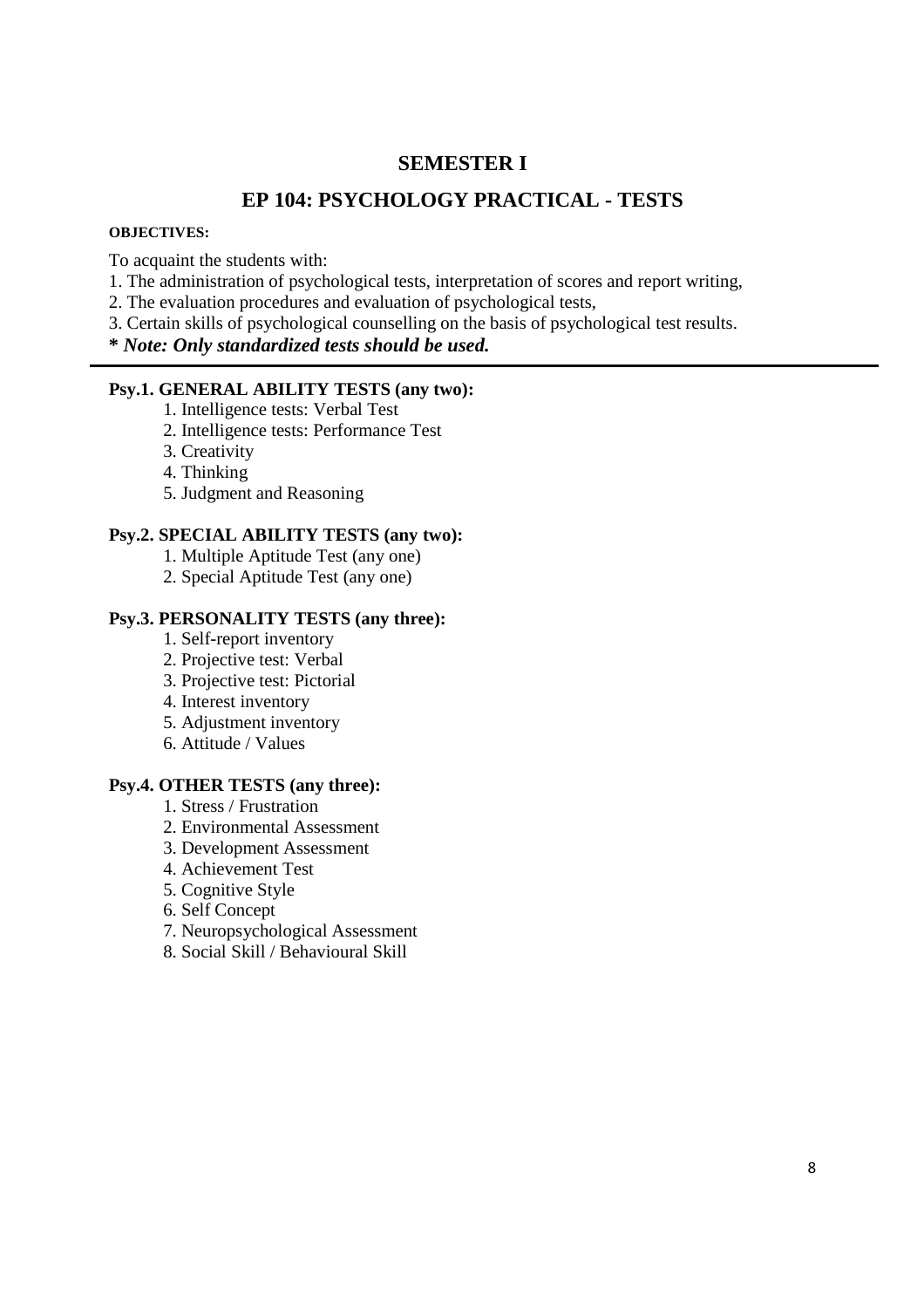#### **Important notes:**

#### **A. General Instructions:**

- 1. Each batch of practical will consist of maximum 8 students.
- 2. A separate batch will be formed if this number exceeds even by one.
- 3. Workload for each batch will be equivalent to 8 lecture periods.

4. Students will be required to maintain a journal for this course and obtain the completion certificate from the teacher in-charge and certified by H.O.D. Without this certificate, the students will not be allowed to appear for the Internal Examination and End Semester Examination (ESE) as per the rules of credit system.

#### **Conduct of practical Examination of Credit System.**

#### **[B] Evaluation of Practical-(Total 4 Credits)**

1. *There will be 50 marks for continuous (internal) assessment (2 credits) and 50 marks for End of Semester Examination (ESE, 2 Credits).* 

#### **a) Continuous (Internal) Assessment of practical -50 marks (2 Credits)**

 There will be internal practical examination after completion of five practical's and the division of 50 internal marks like following:

| <b>Items</b>                      | <b>Marks</b> |
|-----------------------------------|--------------|
| Instruction & Conduction          | 10           |
| Oral                              | 10           |
| Report writing of the             | 15           |
| given practical                   |              |
| <b>Report of Five Practical's</b> | 15           |
| and Punctuality                   |              |
| <b>Total</b>                      |              |

Internal examination will be conducted at departmental level and subject teacher and one expert appointed by H.O.D. will conduct the examination:-

- 1. Each batch of practical examination will consist of maximum 8 students.
- 2. Subject teacher and expert appointed by H.O.D. will jointly set question paper.
- 3. Each question paper will have two subsets i.e. A and B.
- 4. Duration of the internal examination of practical will be 4 hours per batch.
- 5. Marks are given by both examiners; average of the same will be calculated and considered as final marks of the students under the given heading.
- 6. Final mark list will be submitted to the H.O.D.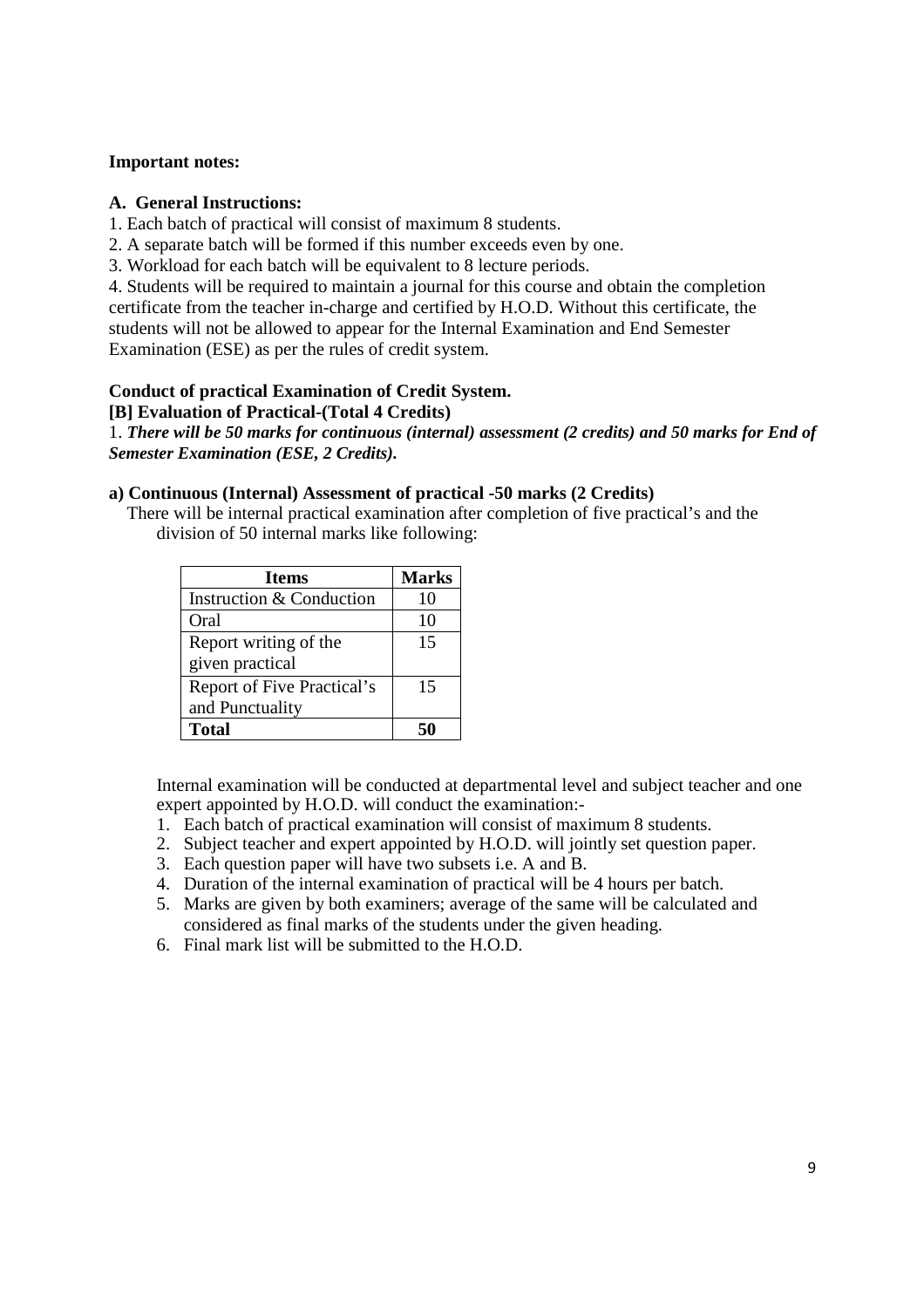## **b) End of Semester Examination (ESE)-50 marks (2 Credits).**

The End Semester Examination will be of 50 marks and division of marks like following.

| <b>Items</b>              | <b>Marks</b> |
|---------------------------|--------------|
| Instruction & Conduction  | 10           |
| Oral                      | 10           |
| Report writing of the     | 15           |
| given practical           |              |
| Report of Ten Practical's | 15           |
| (Journal)                 |              |
| <b>Total</b>              |              |

The program of the End Semester Examination will be prepared by coordinator appointed by University.

1. Two examiners will be appointed by 32 (5) (a) committee, one of whom will be preferably internal examiner.

2. If no teacher from the department is eligible as internal examiner, then both examiners will be out of the given department; one will work as internal examiner and one as external examiner.

- 3. Duration of the End Semester Examination of will be 4 hours per batch.
- 4. Each batch of practical examination will consist of maximum 8 students.
- 5. Internal and external examiners will jointly set question papers.
- 6. Each question paper will have three subsets i.e. A, B, C.

6. The question paper will contain problems based on the practical conducted at the respective centers.

7. In the case where marks are given by internal as well as external examiners, average of the same will be calculated and considered as final marks of the students under the given heading.

## **[C] Remuneration to examiners for End Semester Examination**

1. Each question paper will have three subsets i.e. A, B, C (the three subsets together will be treated as one question paper for billing purpose).

2. Remuneration will be equally divided between the two examiners.

## **BOOKS FOR READING.**

- 1. Anastasi, A. & Urbina, S. (1997). *Psychological testing*. N.D.: Pearson Education.
- 2. Kaplan, R.M. & Saccuzzo, D.P. (2007). *Psychological Testing: Principles, Applications, and Issues.* Australia: Thomson Wadsworth.
- 3. Gregory, R.J. (2005). *Psychological testing: History, principles and applications*. New Delhi: Pearson Education.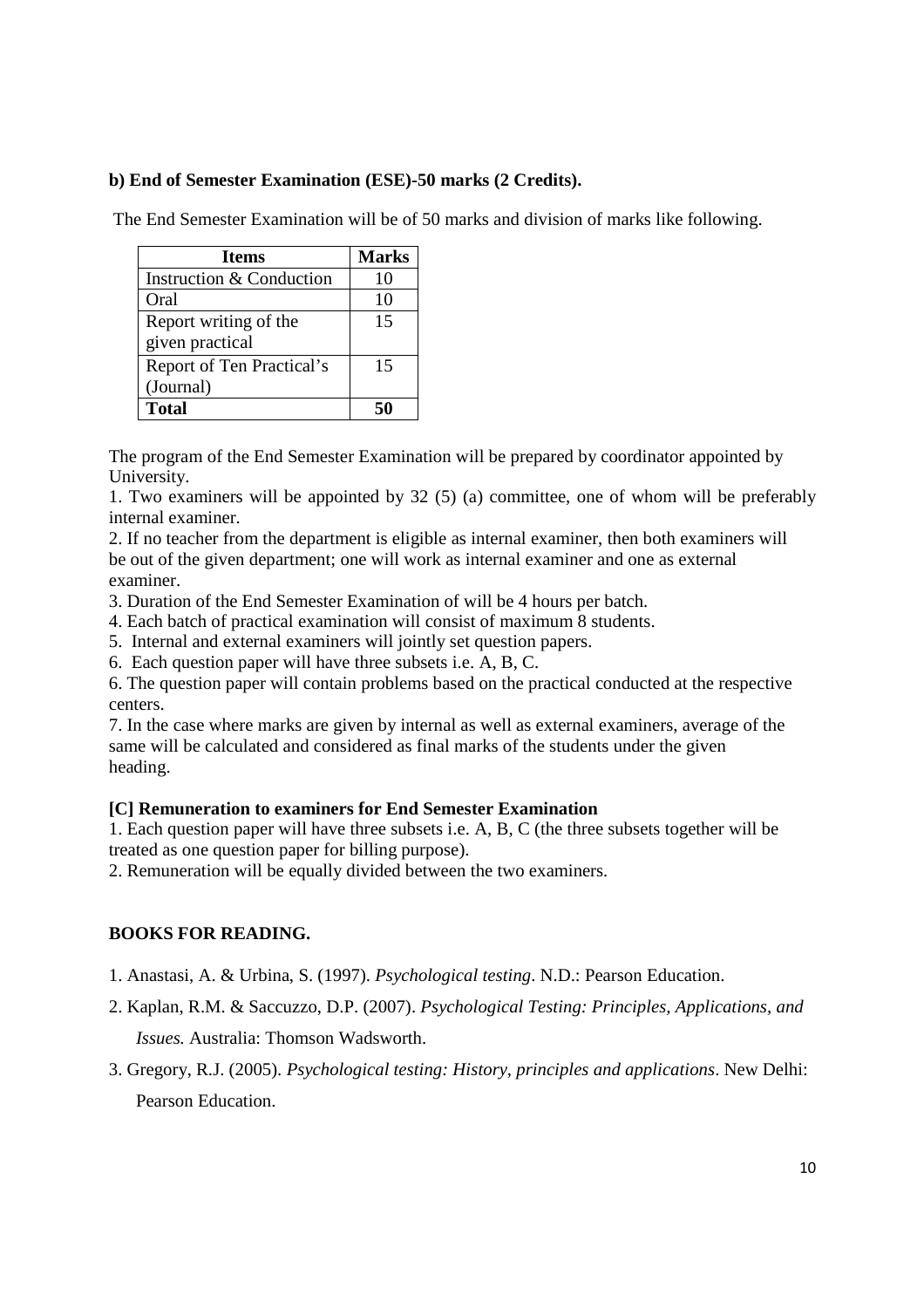- 4. Singh, A.K. (2006). *Tests, Measurements and Research Methods in Behavioural Sciences.*  Patna: Bharati Bhavan.
- 5. Freeman, F.S. 3rd ed. (1965). *Psychological testing.* New Delhi: Oxford & IBH Publishing Co. Pvt. Ltd.
- 6. Cronbach L. J. (1984). *Essentials of Psychological Testing* (4th Ed)
- 7. Anastasi A. (1988). *Psychological Testing.* New York: McMillan
- 8. Murphy, K. R., Davidshofer, R. K. (1988): *Psychological testing: Principles and applications.* New Jersey: Prentice Hall Inc.
- 9. Nunnally, J.C. and Bernstein, I.H. (1994). *Psychometric theory (3rd ed).* NY: McGraw-Hill.
- 10. Aiken L.R. (1996) *Rating Scales and Checklists: Evaluating Behavior, Personality and Attitudes.*
- 11. Buros, O. (ed). (1965, 1972). *The mental measurement.* Year Book, NJ: Gryphon Press.
- 12. Ghiselli, E. E., Campbell, J. P. & Zedek, S. (1981). *Measurement theory for the behavioural sciences.* W.H. Freeman.
- 13. Chadha, N. K. (1996). *Theory and practice of psychometry.* N. D.: New Age International Ltd.
- 14. Stanley, J.C. and Hopkins, K.D. (1978). *Educational and psychological measurement and evaluation.* ND: Prentice-Hall of India.
- 15. Guilford, J.P. (1975). *Psychometric methods.* ND: Tata McGraw-Hill.
- 16. Test manuals of respective tests.

**--------------------------------------------------------------------------------------------**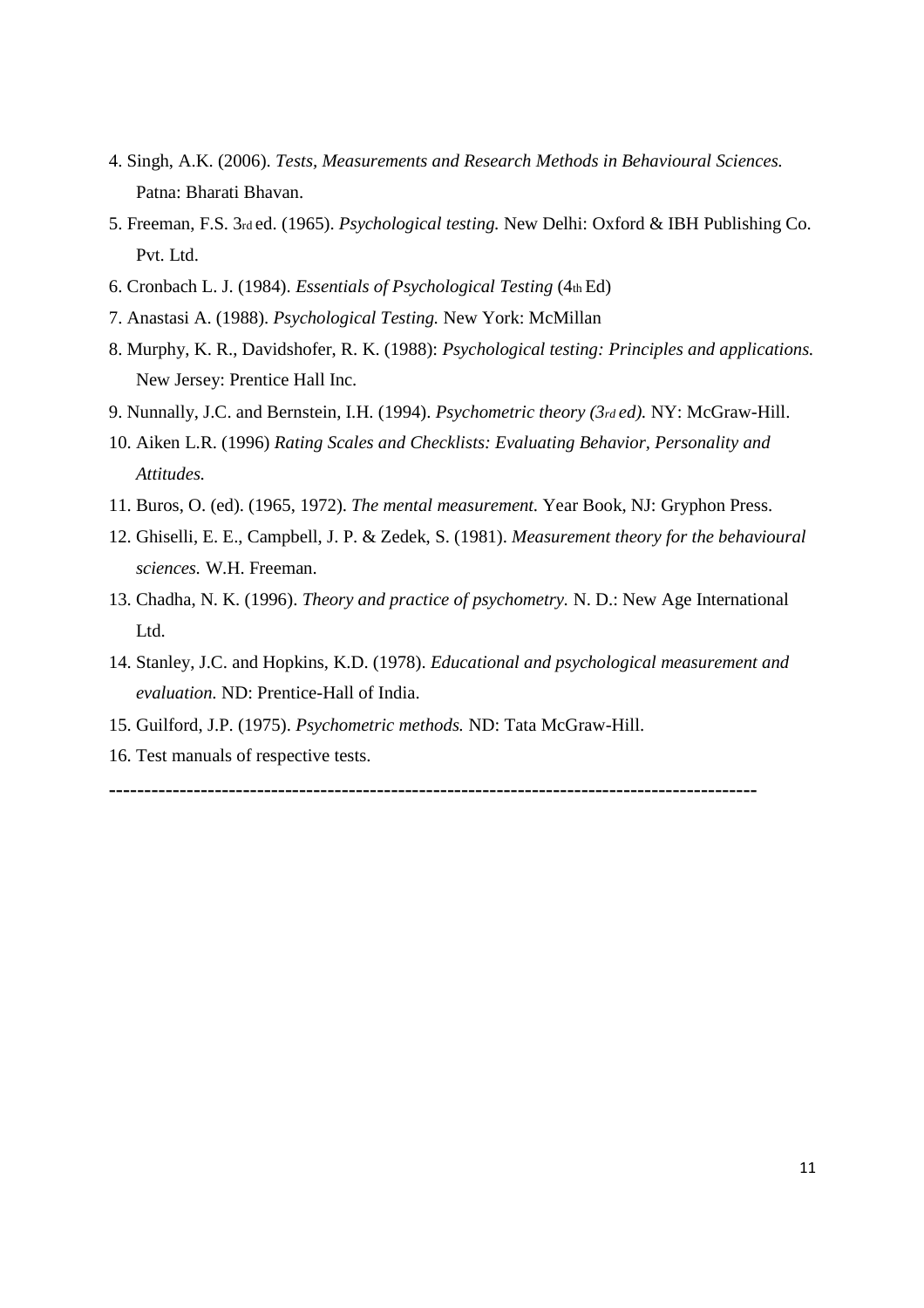## **SEMESTER II**

## **EP 201: LEARNING AND MEMORY**

#### **OBJECTIVES:**

To acquaint the students with:

- 1. Various types, models and theories of learning and memory,
- 2. Neurological basis of learning and memory,
- 3. Applications of the principles of learning and memory

## **Psy.1. LEARNING: THEORIES AND APPLICATIONS [10]**

- 1. Classical Conditioning: Concepts, types and applications
- 2. Operant Conditioning: Reinforcement, types, schedules of reinforcement, shaping and applications
- 3. Cognitive approaches to learning: Latent learning, observational learning, and applications
- 4. Cultural influences on learning
- 5. Application: Prevention of AIDS and HIV, and awareness of media and violence.

## **Psy.2. TYPES OF MEMORY [10]**

- 1. Sensory memory- Iconic and echoic
- 2. Short Term Memory
- 3. Long Term Memory: Types
- 4. Determinants of memory
- 5. Applications: Memory improvement techniques

## **Psy.3. MODELS AND THEORIES OF MEMORY [10]**

- 1. Unitary and dual process view: Waugh and Norman
- 2. Multi-process view: Atkinson and Shiffrin; Craik and Lockhart
- 3. Connectionist model: Rumelhart and McClelland
- 4. Theories of forgetting: Psychoanalytical, Trace, Trace Decay, Interference, and recent trends.
- 5. Application: Distortion of memory

## **Psy.4. NEUROLOGICAL BASIS OF LEARNING AND MEMORY [10]**

- 1. Brain areas associated with learning and memory
- 2. Types of Amnesia- Amnesia after concussion (Anterograde, Retrograde), Korsakoff, Alzheimer's disease
- 3. Studies on role of brain in learning and conditioning
- 4. Synaptic mechanisms and synaptic plasticity of learning and memory
- 5. Application: Neuro-linguistic programming.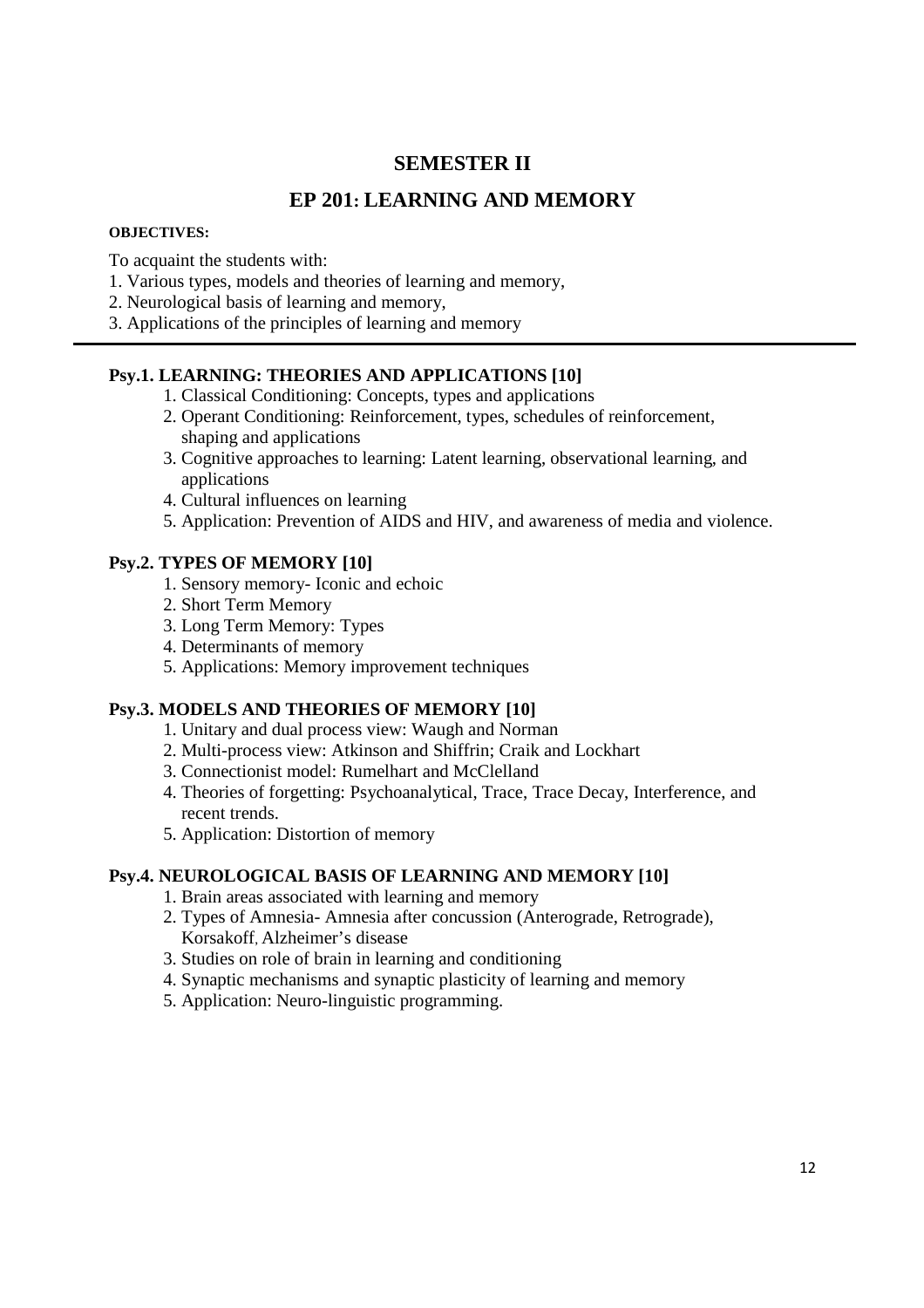#### **BOOKS FOR READING-**

- 1. Matlin, M. *(1994). Cognition.* Bangalore: Harcourt Brace Pub.
- 2. Sternberg, R. J. (2007). *Cognitive Psychology*. Australia: Thomson Wadsworth.
- 3. Galloti, K. M. (2004). *Cognitive psychology in and out of the laboratory*. USA: Thomson Wadsworth.
- 4. Kellogg, R. T. (2007). *Fundamentals of Cognitive Psychology*. N.D. Sage Publications.
- 5. Solso, R. L. (2004). *Cognitive Psychology (6th ed.).* Delhi: Pearson Education.
- 6. Carlson, N. R. (2007). *Foundations of physiological psychology*. N.D.: Pearson Edu.
- 7. Pinel, J.P.J. (2007). *Biopsychology*. N.D.: Pearson Edu.
- 8. Horn, G. (1985). *Memory imprinting and the brain.* Oxford: Clarendon Press.
- 9. Kothurkar, V. K. (1985). *About learning and memory.* ND: Wiley Eastern.
- 10. Wade, C. and Tavris, C. (2007). *Psychology*. Pearson Education.
- 11. Best, J. B. (1999). *Cognitive Psychology*. USA: Wadsworth Publishing Co.
- 12. Kaplan, S. & Kaplan, R. (1982). *Cognition and environment.* N.Y.: Praeger Publishers.
- 13. Flavell, J.H. (1985*). Cognitive development.* 2nd ed. N.J.: Prentice-Hall.
- 14. Guenther R. K. (1998). *Human Cognition*. New Jersey: Prentice-Hall.
- 15. Reed S. K. (1998*). Cognition: Theory and application* (3rd ed). California: Brooks/Cole Pub. Company
- 16. Cohen G. (1983). *Psychology of cognition* (2nd ed.). London: Academic Press.
- 17. Rosenzweig, M.R., Leiman, A.L. & Breedlove, S.M. (1996). *Biological psychology.*  Massachusetts: Sinauer Associates Publishers.
- 18. Emilien, G., Durlach, C., Antoniadis, E., Linden, M. Vd. & Maloteaux, J.M. (2004). *Memory.* NY: Psychology Press.
- 19. Jahnke, J.C. & Nowaczyk, R.H. (1998). *Cognition.* Upper Saddle NJ: Prentice Hall.
- 20. Malim, T. (1994). *Cognitive processes.* London: MacMillan.
- 21. Horton, D. L. and Turnage, T. W. (1976). *Human learning*. ND: Prentice-Hall
- 22. Desai, B. and Abhyankar, S. C. (2007). *Prayogik manasashastra and sanshodhan paddhati.*  Pune: Narendra Prakashan.

------------------

23. Borude, R.R. *Bodhanik manasashastra.* Chhaya Prakashan.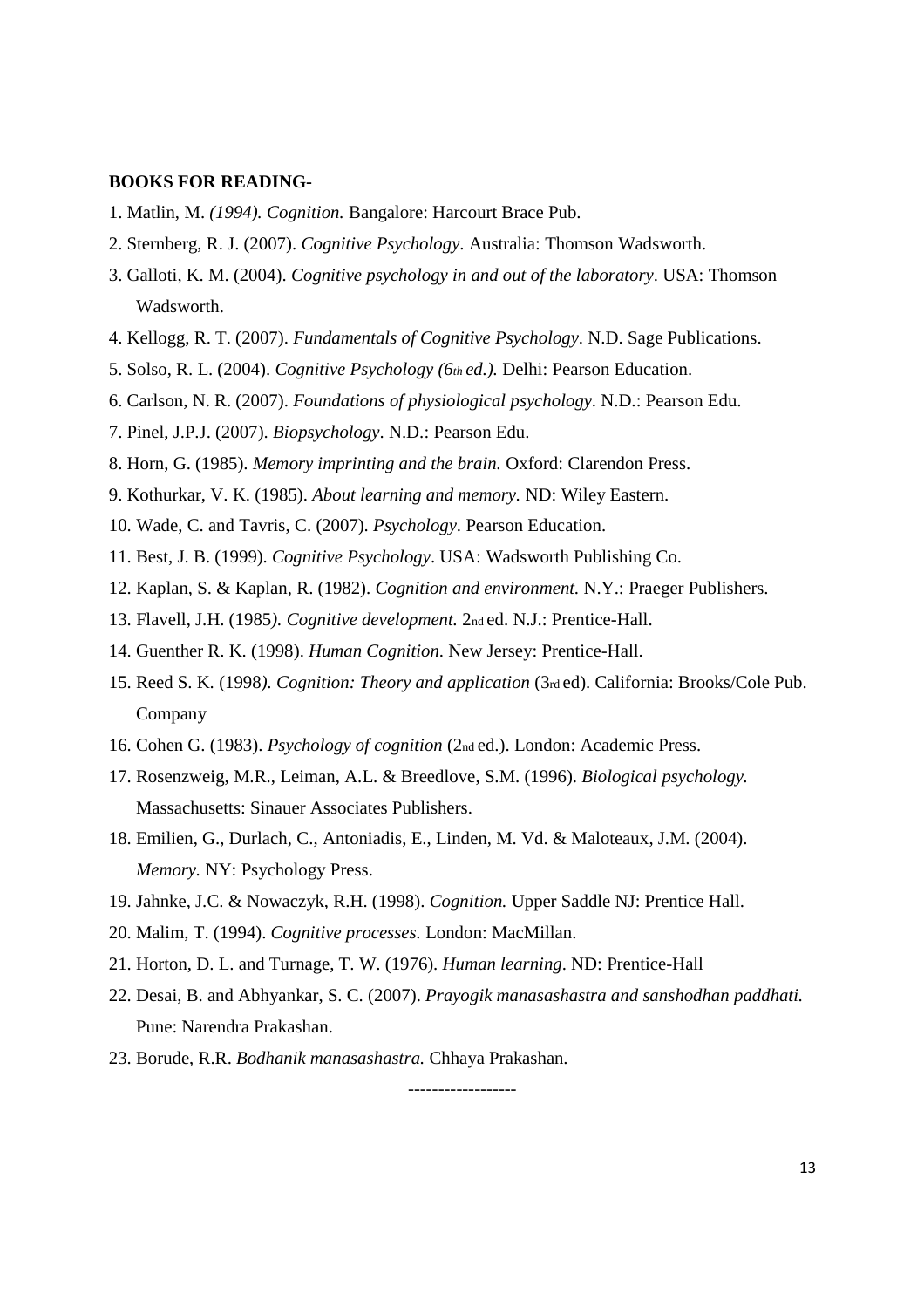## **SEMESTER II**

## **EP 202: PSYCHOLOGICAL TESTING: APPLICATIONS**

#### **OBJECTIVES**:

To acquaint the students with:

1.Various psychological assessment techniques

2.Application of psychological tests in different fields.

## *Notes*: -

- *While teaching these tests in the context of the specified area, teachers are supposed to acquaint the students with their applications in other areas, too.*
- *Teachers are supposed to familiarize the students with Indian adaptation of tests.*

## **Psy.1. TESTING IN EDUCATIONAL SETTING [10]**

- 1. General mental ability tests: Group tests SPM, Cattell's Culture-fair Test of Intelligence
- 2. General mental ability tests: Individual tests- Binet Kamath test, WISC, WAIS, Malin's Intelligence Scale for Indian Children (MISIC)
- 3. Differential Aptitude Test (DAT)
- 4. Personality and interest inventories- CPQ, CAT, HSPQ, SVIB
- 5. School and college entrance tests- SAT, GRE

## **Psy.2. TESTING IN CLINICAL SETTING [10]**

- 1. Testing based on the logical-content strategy- Woodworth Personal Data Sheet, Mooney Problem Checklist
- 2. Tests based on the Criterion-Group Strategy- MMPI, California Psychological Inventory
- 3. Tests based on the Factor-Analytic Strategy- 16 PF, NEO-PI R, EPQ-R
- 4. Tests based on the Theoretical Strategy- EPPS, self concept inventories, Jackson Personality Inventory
- 5. Projective and neuropsychological testing

## **Psy.3. TESTING IN INDUSTRIAL AND BUSINESS SETTING [10]**

- 1. The selection of employees- Concepts of base rates and hit rates; Taylor Russell tables; Utility theory and decision analysis; incremental validity.
- 2. Personality tests used for personnel selection- MBTI
- 3. Dexterity tests O'Conner Finger Dexterity Test, Bennett Hand-Tool Dexterity Test, Minnesota Manual Dexterity Test, Mechanical Reasoning Test
- 4. Situational testing (games, role play) and in-basket exercises
- 5. Measuring interpersonal relationship FIRO-B and leadership assessment.

## **Psy.4. TESTING IN COUNSELING SETTING [10]**

- 1. General ability testing: Individual tests, and group tests (SPM, NVTI, Passi Creativity Tests)
- 2. Multiple aptitude tests DAT, GATB
- 3. Strong Vocational Interest Blank (SVIB)
- 4. Anxiety and adjustment test- STAI, STAXI, Bell's Adjustment Inventory, Moos' Family Environment Scale (FES)
- 5. Sack's Sentence Completion Test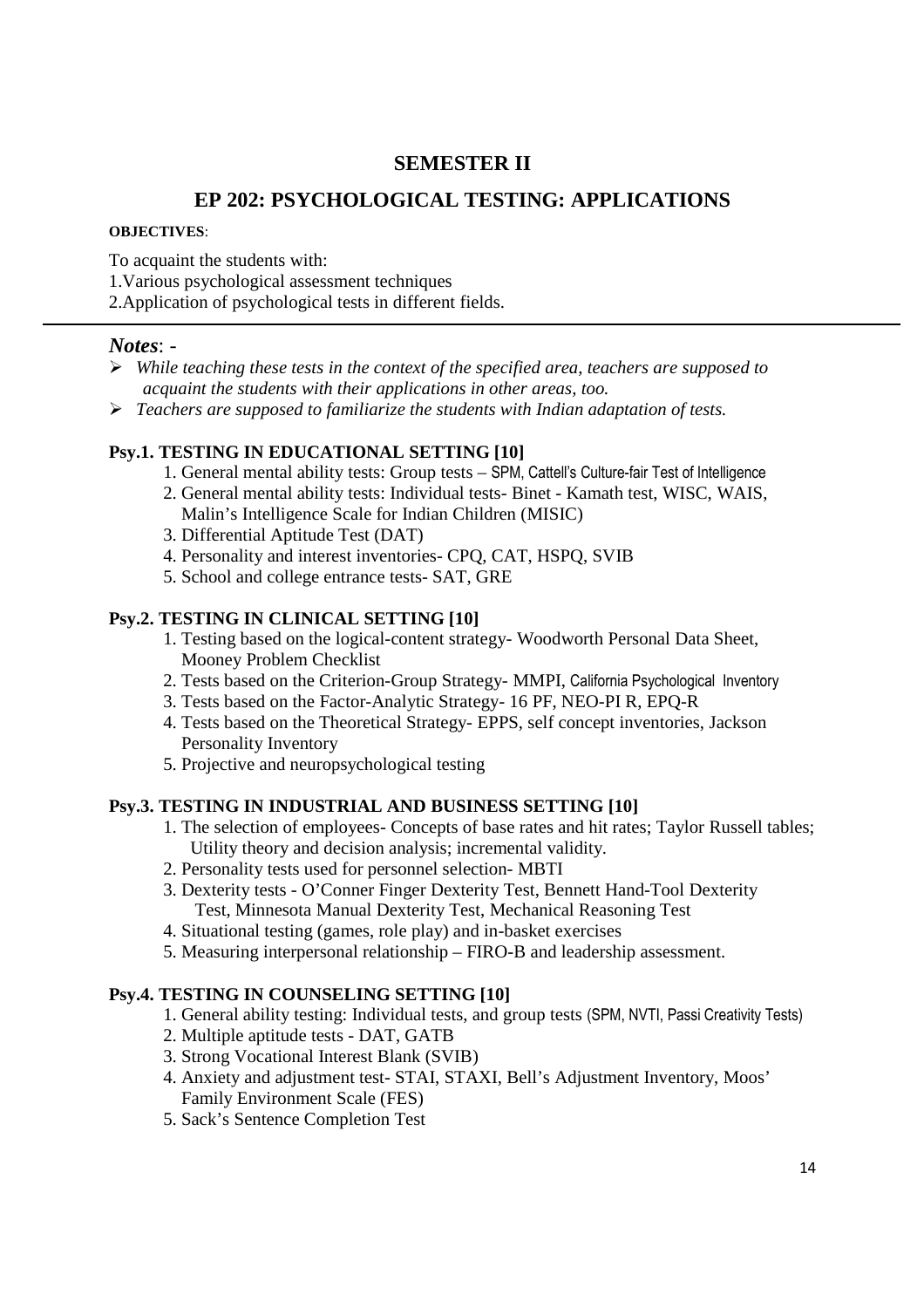#### **BOOKS FOR READING-**

- 1. Kaplan, R.M. & Saccuzzo, D.P. (2007). *Psychological Testing: Principles,Applications, and Issues.*  Australia: Thomson Wadsworth.
- 2. Anastasi, A. & Urbina, S. (1997). *Psychological testing*. N.D.: Pearson Education.
- 3. Gregory, R.J. (2005). *Psychological testing: History, principles and applications*. New Delhi: Pearson Education.
- 4. Freeman, F.S. 3rd ed. (1965). *Psychological testing.* New Delhi: Oxford & IBH Publishing Co. Pvt. Ltd.
- 5. Cronbach, L. J. 5th ed. (1990). *Essentials of psychological testing.* New York: Harper Collins Publishers:
- 6. Anastasi A. (1988). *Psychological Testing.* New York: McMillan
- 7. Murphy, K. R., Davidshofer, R. K. (1988): *Psychological testing: Principles and applications.* New Jersey: Prentice Hall Inc.
- 8. Nunnally, J.C. (1981). *Psychometric theory.* ND: Tata McGraw-Hill.
- 9. Kline, P. (1983). *Personality measurement and theory.* Hutchinson.
- 10. Aiken L.R. (1996) *Rating Scales and Checklists: Evaluating Behavior, Personality and Attitudes*
- 11. Ghiselli, E. E., Campbell, J. P. & Zedek, S. (1981). *Measurement theory for the behavioural sciences.* W.H. Freeman.
- 12. Chadha, N. K. (1996). *Theory and practice of psychometry.* N. D.: New Age International Ltd.

------------------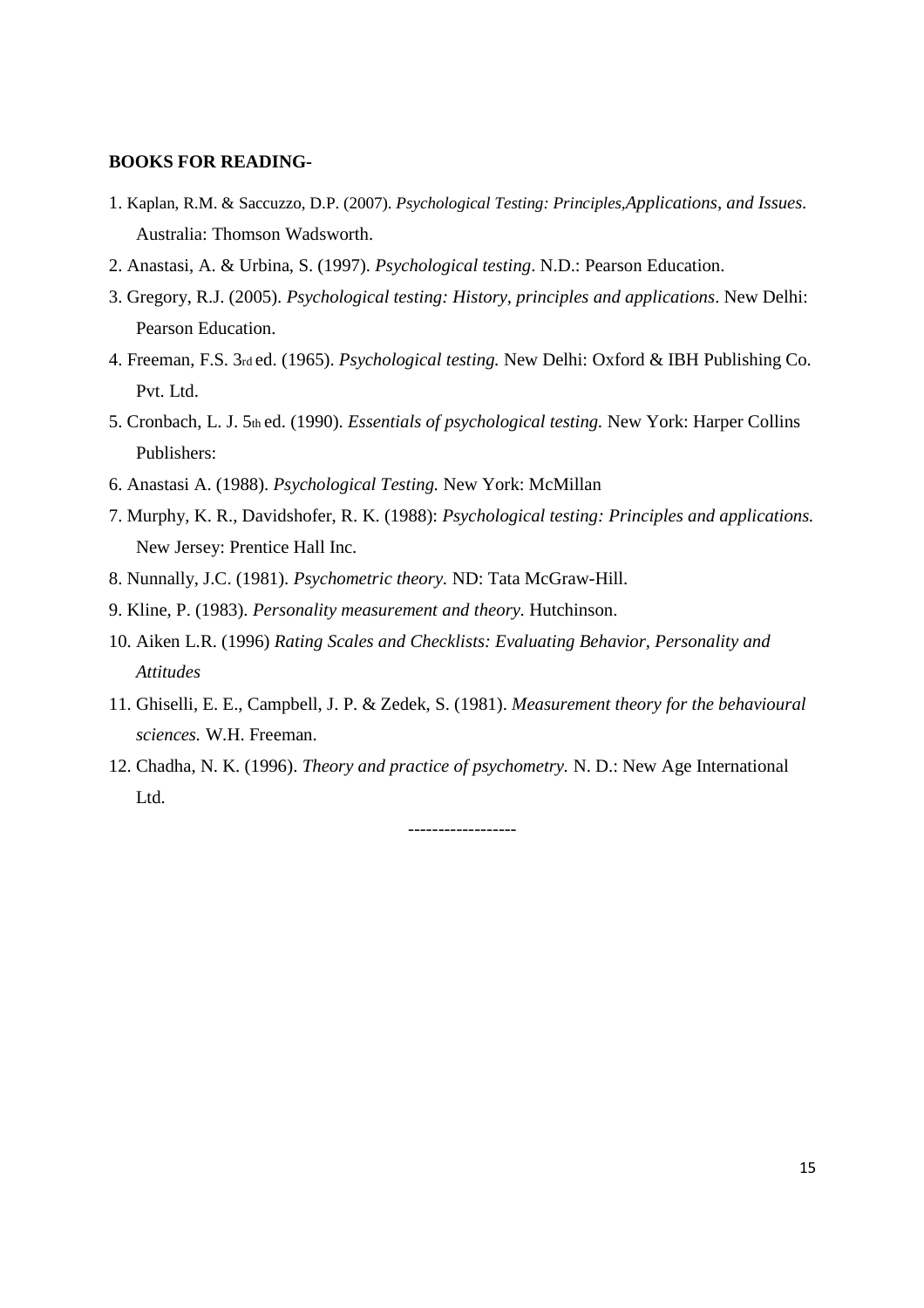## **SEMESTER II EP 203: RESEARCH METHODOLOGY**

#### **OBJECTIVES:**

To acquaint the students with:

- 1. The basic research concepts,
- 2. Steps in research process,
- 3. The basic terminology of advanced research techniques so that they can follow the research reports and papers in different branches of psychology,
- 4. Some commonly used research designs and the APA style of preparing research proposal and writing research report.

## **Psy.1. OVERVIEW OF RESEARCH PROCESS AND SURVEY RESEARCH [10]**

- 1. Overview of basic research concepts (problem, hypothesis, variables and operational definitions), APA style of preparing research proposal' writing research report
- 2. Sampling techniques
- 3. Methods of data collection: Observation, mail surveys (questionnaires), personal interviews, telephone interviews, and internet surveys
- 4. Survey research designs- Cross-sectional, successive independent samples, longitudinal
- 5. Problems, issues, and applications of survey research

## **Psy.2. EXPERIMENTAL DESIGNS [10]**

- 1. Experimental designs: Definition, principles and functions
- 2. Between-group designs: Randomised group designs
- 3. Between-group designs: Block designs- a) two group designs, b) randomized block designs with more than two groups
- 4. Factorial designs: Simple factorial designs, factorial designs with covariate, randomized block factorial designs
- 5. Conceptual distinction among between group designs, repeated measures designs, and mixed designs.

## **Psy.3. OTHER MULTIVARIATE DESIGNS AND QUALITATIVE RESEARCH [10]**

- 1. Factor analysis: Basic terms, overview of extraction methods Overview of rotation methods, higher order factor analysis
- 2. Exploratory and Confirmatory factor analysis
- 3. Other multivariate techniques: Multiple regression, multivariate analysis of variance, discriminant functions analysis, canonical correlations, and path analysis and structural equation.
- 4. Qualitative research design
- 5. Analysis of Qualitative data

## **Psy.4. QUASI-EXPERIMENTAL DESIGNS AND SCALING [10]**

- 1. Characteristics and types of quasi-experimental designs: Single-group designs, pre test-post test designs
- 2. Non-equivalent control group designs, discontinuity promotion designs, time series designs, cohort designs
- 3. Application of quasi-experimental designs in program evaluation research.
- 4. Scaling: Purpose, psychophysical scaling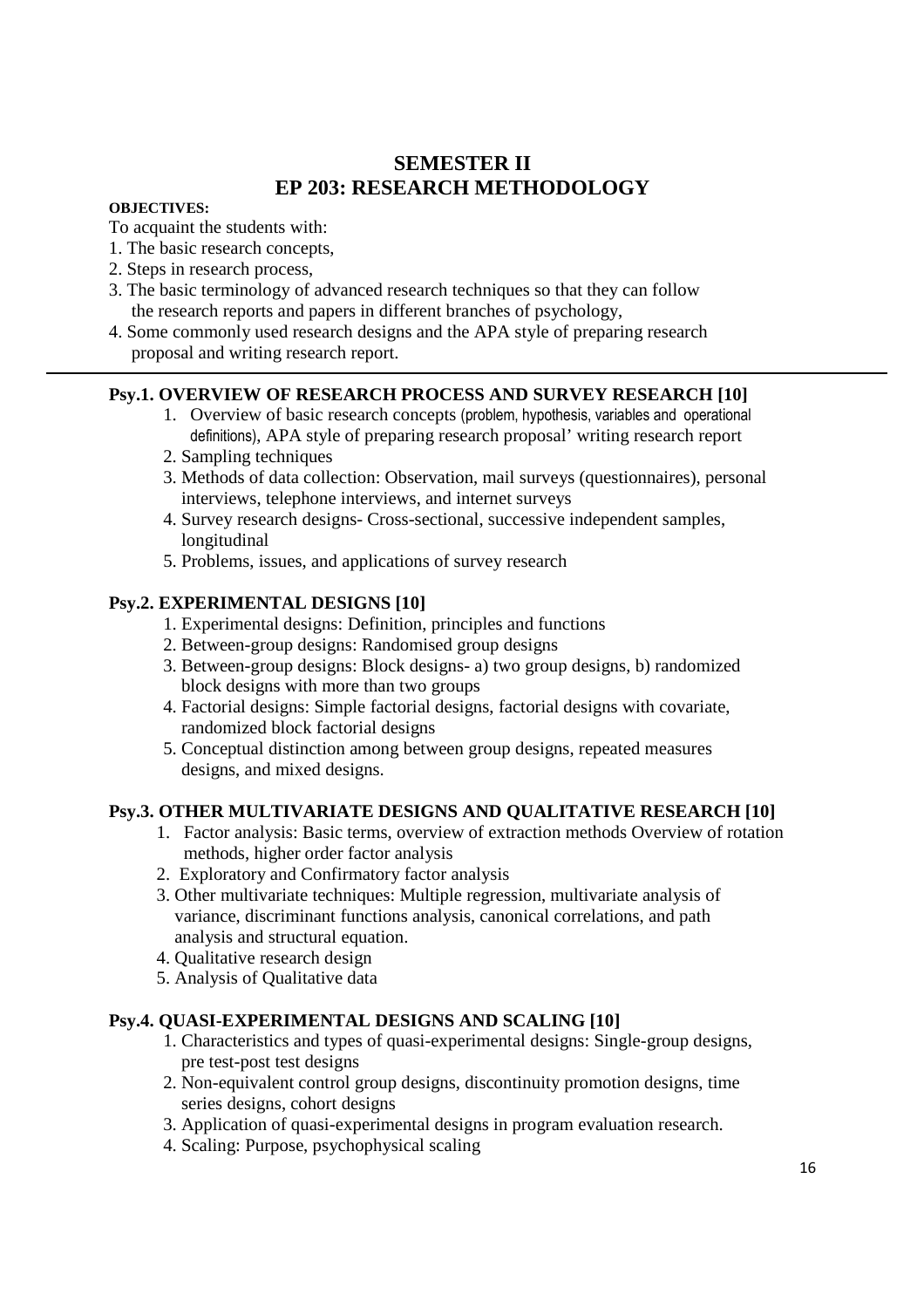5. Scaling: Psychological scaling: Thurstone-type scales (i.e. differential), and Likert-type scales (i.e. Summated)

#### **BOOKS FOR READING-**

- 1. Shaughnessy J.J. and Zechmeister E.B. (1997). *Research Methods in Psychology* (4th ed)
- 2. Kerlinger F.N. (1994*). Foundations of behavioral research* (3rd ed)
- 3. Zechmeister J.S., Zechmeister E.B. & Shaughnessy J.J. (2001*). Essentials of research methods in psychology.*
- 4. Robinson, P.W. (1976). *Fundamentals of experimental psychology*. Prentice-Hall.
- 5. Edwards, A.L. (1969). *Techniques of attitude scale construction.* Vakil, Feffer & Simons.
- 6. Edwards, A.L. (1985). Experimental designs in psychological research. Harper & Row.
- 7. Broota, K.D. (1989). *Experimental design in behavioural research.* Wiley Eastern.
- 8. Singh A.K. (2006). 5th ed. *Tests, Measurement and Research Methods in Behavioural Sciences.* Patna: Bharati Bhavan.
- 9. Christensen. Experimental methodology.
- 10. Nunnally, J.C., & Bernstein, I.H. (1994). *Psychometric theory (3rd ed.* NY: McGraw-Hill.
- 11. Hair, J.F., Anderson, R. E., Tatham, R.L., & Black, W.C. (2003). *Multivariate data analysis (5th ed).*  ND: Pearson Education, Inc.
- 12. Smith, R.A., & Davis, S.F. (1997). *The psychologist as detective: An introduction to conducting research in psychology.* Upper Saddle River NJ: Prentice-Hall.
- 13. Locke, L.F., Sliverman, S.J. & Spirduso, W.W. (2004). *Reading and understanding research (2nd ed).* Thousand Oaks: Sage Publications.
- 14. Bhattacharya, D. K. (2003). *Research Methodology*. New Delhi: Excel Books.
- 15. Mason E.J. and Bramble W.J. (1989*). Understanding and conducting research: Applications in education and behavioral sciences* (2nd ed)
- 16. Goode, W.J. & Hatt, P.K. (1952). *Methods in social research.*
- 17. Tabachnick B.G. and Fidell L.J. (2001*). Using Multivariable statistics* (4th ed)
- 18. Gursuch R.L. (1983). *Factor analysis* (2nd ed)
- 19. Kothari, C. R. (1985). *Research methodology: Methods and techniques.* New Delhi: Wiley Eastern Ltd.
- 20. Howitt, D. and Crammer, D. (2005). *Introduction to Research Methods in Psychology.* Pearson Education.
- 21. Ranjit Kumar (2006). *Research methodology: A step-by-step guide for beginners.* N.D.: Pearson Education.
- 22. Rosnow, R.L. & Rosenthal, R. (1999). *Beginning behavioral research: A conceptual primer (3rd ed).*  Upper Saddle River NJ: Prentice-Hall
- 23. Borude, R.R. (2005). *Sanshodhan Paddhatishastra.* Pune: Pune Vidyarthi Gruha
- 24. Desai, B. and Abhyankar, S. C. (2008). *Prayogik manasashastra and sanshodhan paddhati.* Pune: Narendra Prakashan.
- 25. Neuman W. Lawraence (2007) *Social Research Methods* , Pearson Education.
- 26. Richards Lyn and Morcse Janice M. (2013) *README FIRST FOR A USER'S GUIDE TO Qualitative methods,* Third Edition, Sage Publication.

-----------------------------------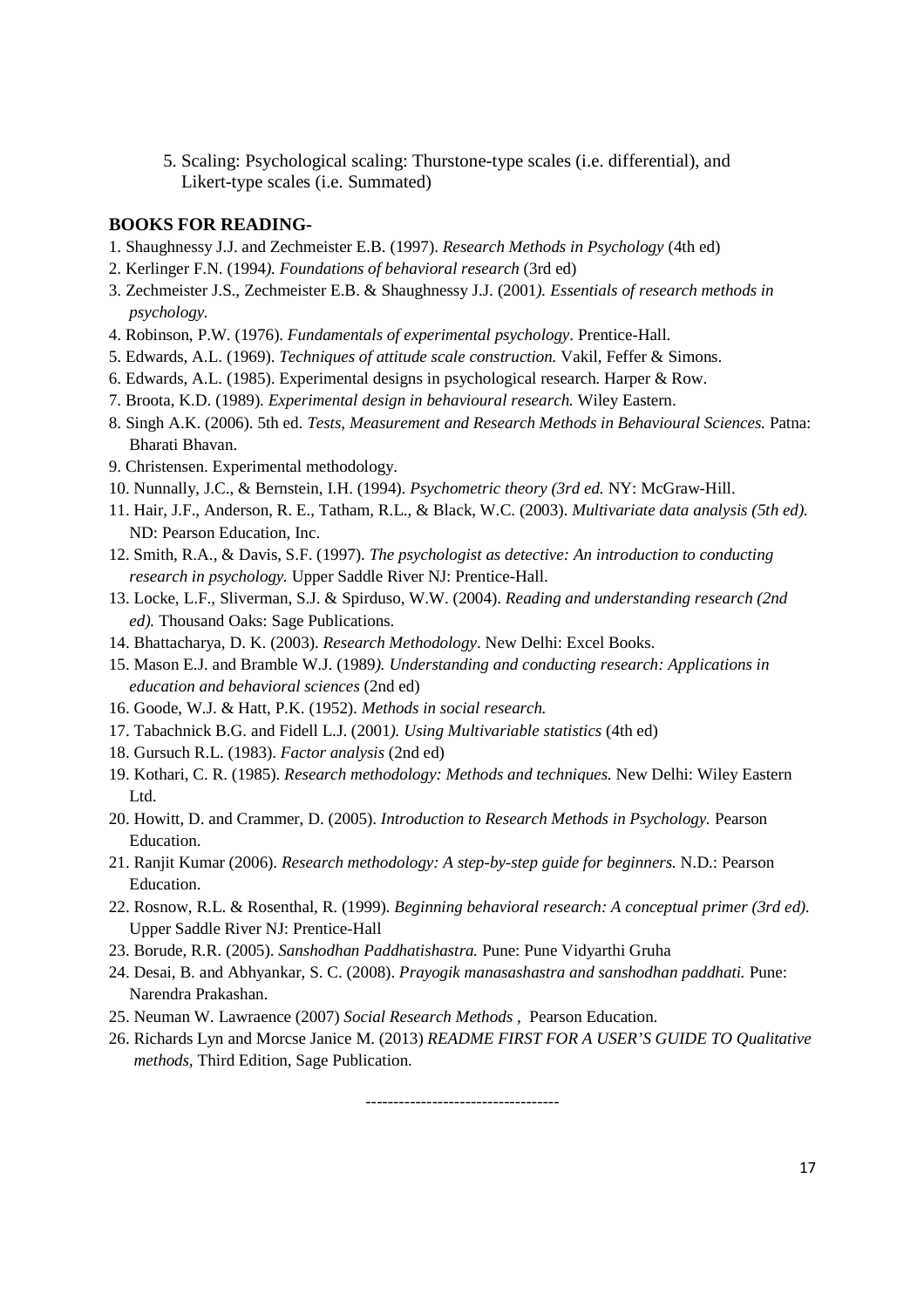## **SEMESTER II**

## **EP 204: PSYCHOLOGY PRACTICAL: EXPERIMENTS**

#### **OBJECTIVES:**

To acquaint the students with:

- 1. The different areas of experimentation in psychology,
- 2. Various skills of conducting experiments in psychology,
- 3. Applications of experimental design,
- 4. Report writing style.

#### **Psy.1. COGNITIVE PROCESSES (ANY 3):**

- 1. Signal Detection ROC
- 2. Perceptual Defence
- 3. Concept Formation
- 4. Problem Solving
- 5. Study of Mental Imagery
- 6. Peterson's Test of Rational Learning
- 7. Stroop Effect in Visual Perception
- 8. Effect of feedback on Illusion
- 9. Time perception

#### **Psy.2. LEARNING (ANY 3):**

- 1. Learning by Insight (Bolt Head Maze)
- 2. Interference : Retroactive / Proactive
- 3. Paired Associate Learning
- 4. Serial Learning
- 5. Verbal Conditioning
- 6. Transfer of training in maze learning (Finger Maze with two Subjects)

#### **Psy.3. MEMORY (ANY 2):**

- 1. Short Term Memory
- 2. Effect of Mnemonic Strategy on Memory
- 3. Immediate Memory Span: Meaningful Vs. Meaningless Material
- 4. Organization in Memory
- 6. Memory for Unattended Material
- 7. Memory for Associated and Un-associated Pairs of Words-

## **Psy.4. MOTIVATION AND EMOTION (ANY 2):**

- 1. Zeigarnik Effect
- 2. Effect of Anxiety on Performance
- 3. Knowledge of Result
- 4. Goal Setting
- 5. Level of Aspiration- Steadiness Tester or Tower Building Blocks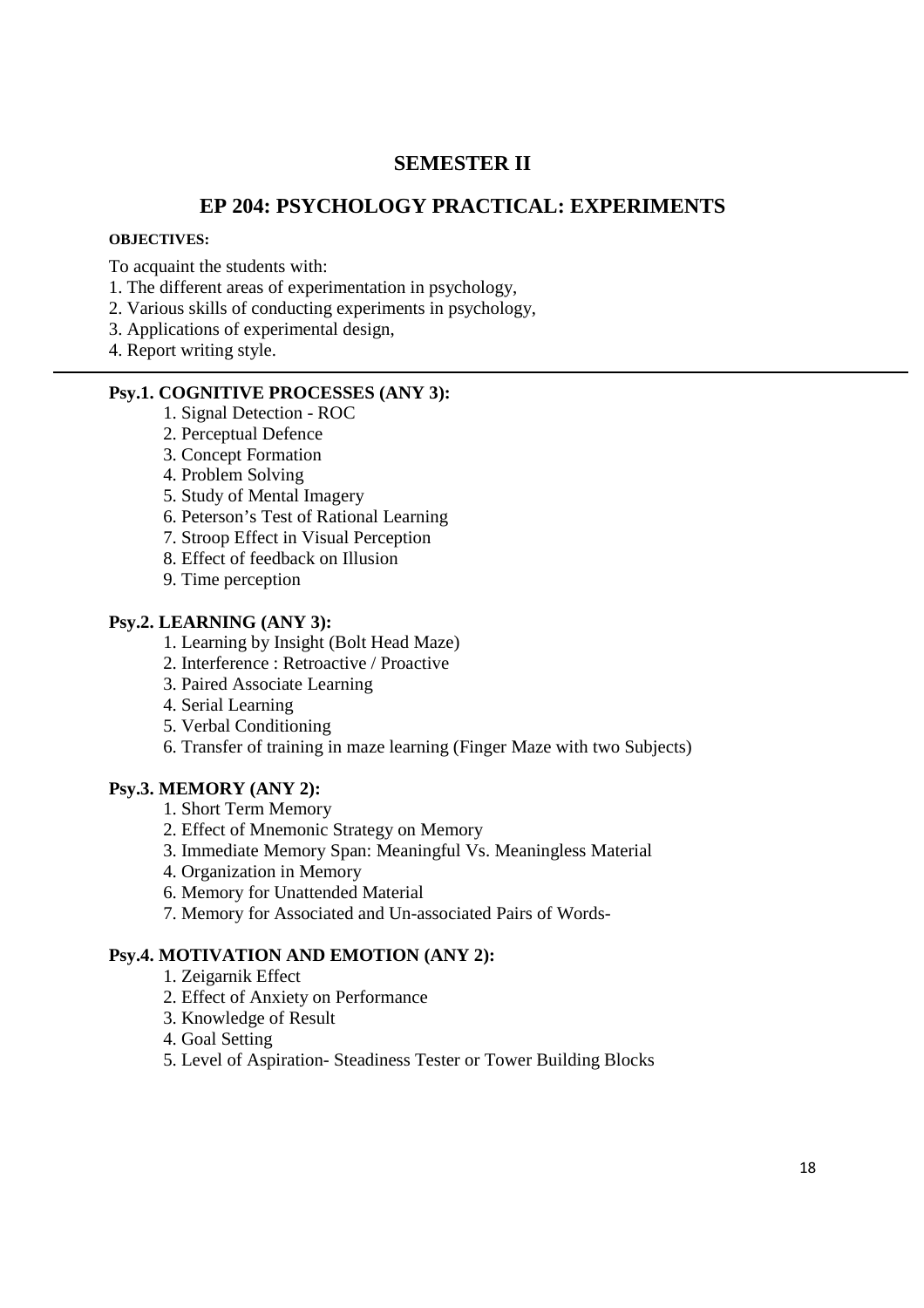#### **Important notes:**

#### **General Instructions:**

1. Each batch of practical will consist of maximum 8 students.

- 2. A separate batch will be formed if this number exceeds even by one.
- 3. Workload for each batch will be equivalent to 8 lecture periods.

4. Students will be required to maintain a journal for this course and obtain the completion certificate from the teacher in-charge and certified by H.O.D. Without this certificate, the students will not be allowed to appear for the Internal Examination and End Semester Examination (ESE) as per the rules of credit system.

## **Conduct of practical Examination of Credit System.**

#### **[B] Evaluation of Practical-(Total 4 Credits)**

1. *There will be 50 marks for continuous (internal) assessment (2 credits) and 50 marks for End of Semester Examination (ESE, 2 Credits).* 

#### **a) Continuous (Internal) Assessment of practical -50 marks (2 Credits)**

 There will be internal practical examination after completion of five practical's and the division of 50 internal marks like following:

| <b>Items</b>                      | <b>Marks</b> |
|-----------------------------------|--------------|
| Instruction & Conduction          | 10           |
| Oral                              | 10           |
| Report writing of the             | 15           |
| given practical                   |              |
| <b>Report of Five Practical's</b> | 15           |
| and Punctuality                   |              |
| <b>Total</b>                      |              |

Internal examination will be conducted at departmental level and subject teacher and one expert appointed by H.O.D. will conduct the examination:-

- 7. Each batch of practical examination will consist of maximum 8 students.
- 8. Subject teacher and expert appointed by H.O.D. will jointly set question paper.
- 9. Each question paper will have two subsets i.e. A and B.
- 10. Duration of the internal examination of practical will be 4 hours per batch.
- 11. Marks are given by both examiners; average of the same will be calculated and considered as final marks of the students under the given heading.
- 12. Final mark list will be submitted to the H.O.D.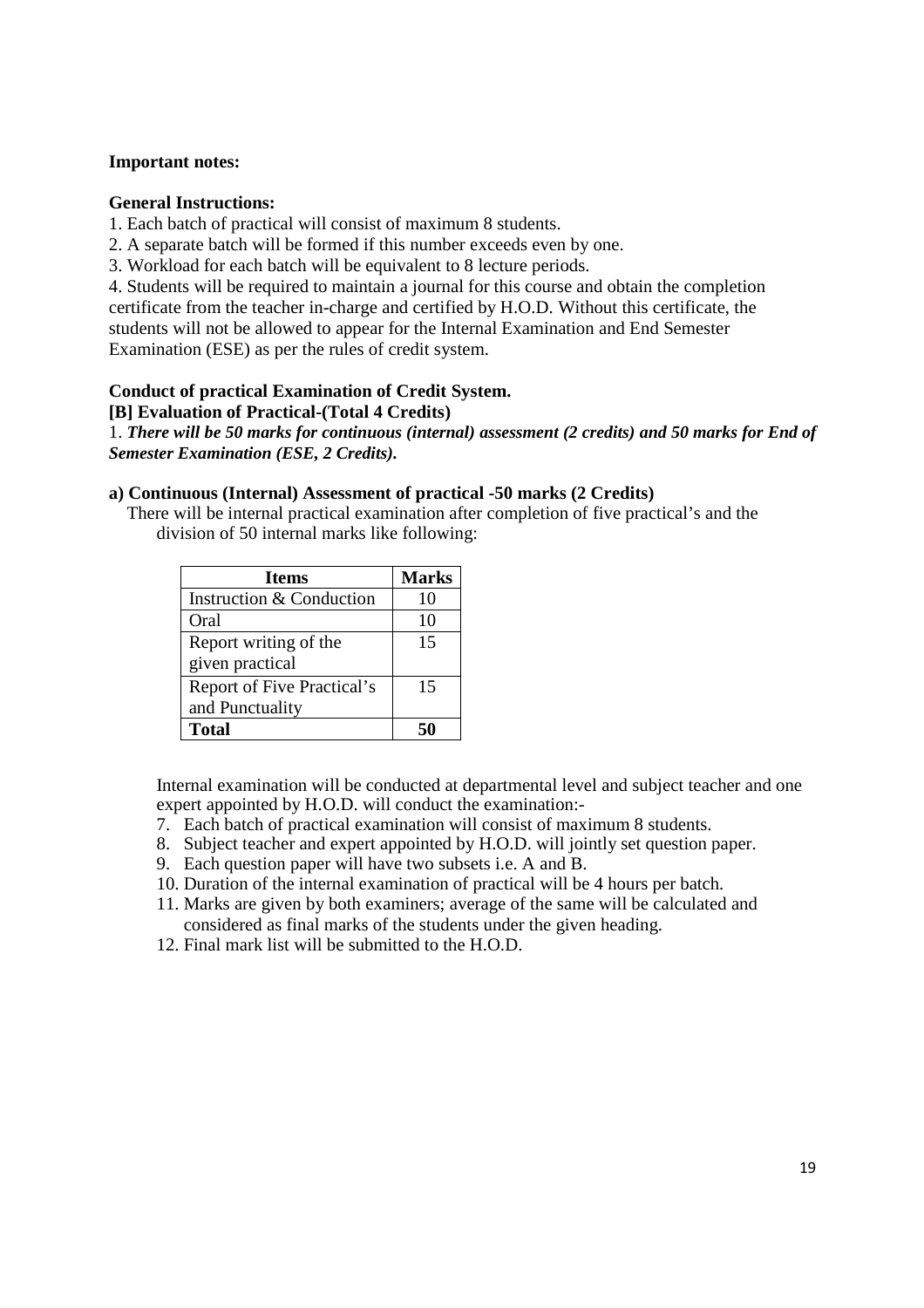## **b) End of Semester Examination (ESE)-50 marks (2 Credits).**

The End Semester Examination will be of 50 marks and division of marks like following.

| <b>Items</b>              | <b>Marks</b> |
|---------------------------|--------------|
| Instruction & Conduction  | 10           |
| Oral                      | 10           |
| Report writing of the     | 15           |
| given practical           |              |
| Report of Ten Practical's | 15           |
| (Journal)                 |              |
| <b>Total</b>              |              |

The program of the End Semester Examination will be prepared by coordinator appointed by University.

1. Two examiners will be appointed by 32 (5) (a) committee, one of whom will be preferably internal examiner.

2. If no teacher from the department is eligible as internal examiner, then both examiners will be out of the given department; one will work as internal examiner and one as external examiner.

3. Duration of the End Semester Examination of will be 4 hours per batch.

4. Each batch of practical examination will consist of maximum 8 students.

5. Internal and external examiners will jointly set question papers.

6. Each question paper will have three subsets i.e. A, B, C.

6. The question paper will contain problems based on the practical conducted at the respective centers.

7. In the case where marks are given by internal as well as external examiners, average of the same will be calculated and considered as final marks of the students under the given heading.

## **[C] Remuneration to examiners for End Semester Examination**

1. Each question paper will have three subsets i.e. A, B, C (the three subsets together will be treated as one question paper for billing purpose).

2. Remuneration will be equally divided between the two examiners.

## **Books for Reading:**

1. Rajamanickam, M. (2005). *Experimental Psychology: with Advanced Experiments,* Volume 1

& 2. New Delhi: Concept Publishing Company.

- 2. Mohsin, S. M. (1975). *Experiments in psychology*. Orient Longman.
- 3. Mohanthy. *Experiments in psychology*.
- 4. Parameshwaran, E. G. & Rao, B. T. (1968). *Manual of experimental psychology.* Bombay:

Lalvani Publishing House.